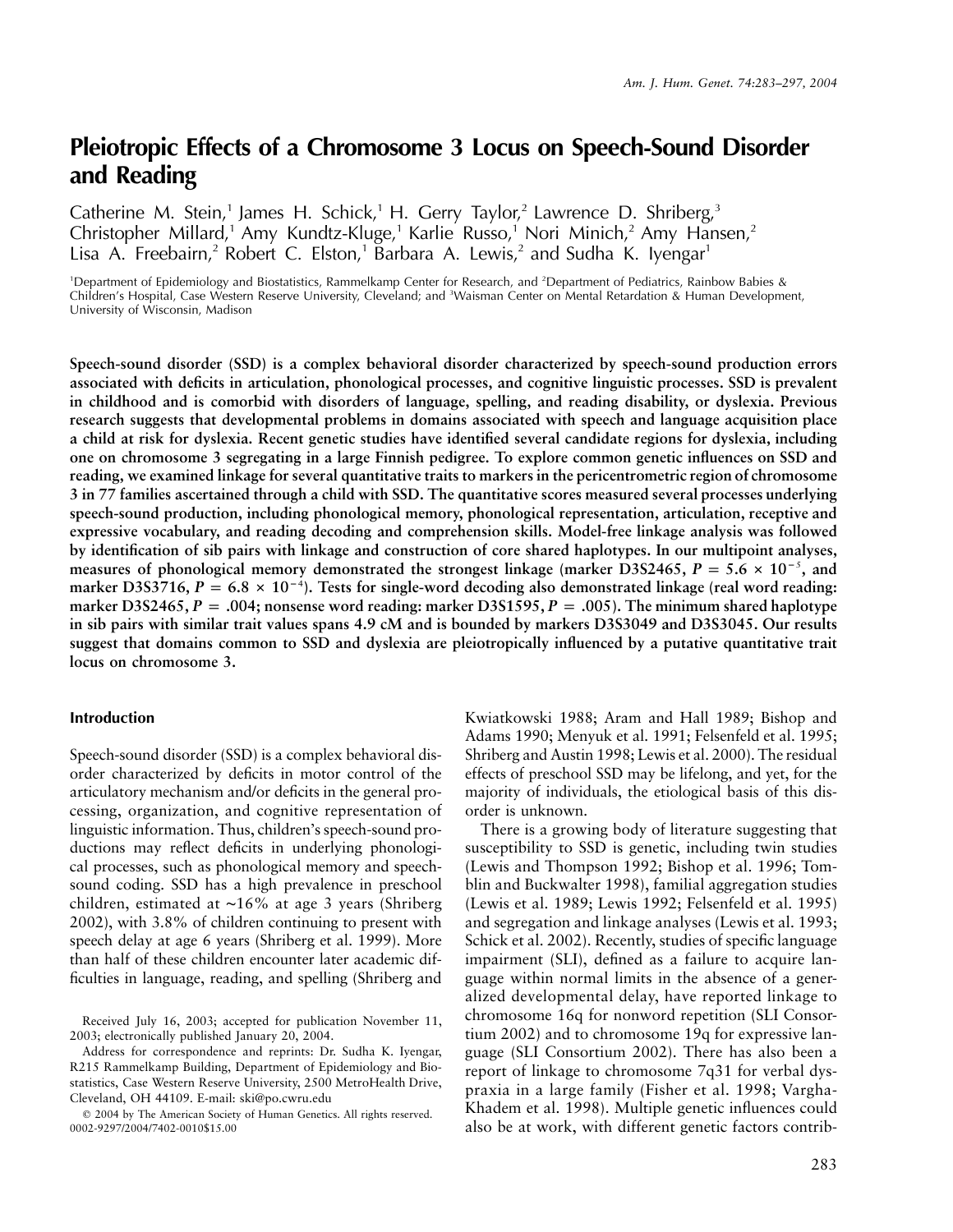uting to different types of domains in language and speech-sound acquisition.

Pennington and colleagues (Pennington and Lefly 2001; Tunick and Pennington 2002; Raitano et al., in press) proposed that early developmental problems in spoken language predict the later emergence of dyslexia in children from high-risk families. The cognitive linguistic deficits associated with dyslexia include impairments in phonological awareness (explicit knowledge of the sound system of a language), phonological memory (as measured by the repetition of nonsense words), and the ability to decode unfamiliar words (reading decoding), each of which underlie spoken and written language. Although SSD and dyslexia are assessed through different test batteries, possibly at different ages, the similar cognitive linguistic bases of these disorders suggest that they share some common genetic etiology (see fig. 1).

Whereas there have been few molecular genetic data reported for SSD, there is an extensive genetic literature on dyslexia. The genetic mechanisms proposed to underlie the behavioral manifestation of dyslexia are complex (see Fisher and DeFries 2002). Various components of dyslexia have been analyzed, and linkages have been found to chromosome 1 (Rabin et al. 1993; Grigorenko et al. 2001); word recognition and reading decoding linkage has been found on chromosome 2 (Fagerheim et al. 1999; Francks et al. 2002; Petryshen et al. 2002; Kaminen et al. 2003); phonological awareness, rapid naming, and verbal short term memory linkage has been found on chromosome 3 (Nopola-Hemmi et al. 2001, 2002); phonemic awareness, reading decoding, singleword reading, orthographic coding, vocabulary, rapid naming, and spelling linkage has been found on chromosome 6 (Cardon et al. 1994, 1995; Grigorenko et al. 1997; Gayan et al. 1999; Fisher et al. 1999, 2002*a*; Nothen et al.1999; Petryshen et al. 2001; Kaplan et al. 2002); word recognition and spelling linkage has been found on chromosome 15 (Grigorenko et al. 1997; Schulte-Körne et al. 1998; Nothen et al. 1999); and single-word reading and phonological and orthographic processing linkage has been found on chromosome 18 (Fisher et al. 2002*a*). However, recent evidence suggests that some of these chromosomal regions harbor genes with pleiotropic effects (Marlow et al. 2003).

A recent study by Nopola-Hemmi et al. (2001) analyzed a large Finnish pedigree segregating for developmental dyslexia in an autosomal dominant fashion and found linkage to the pericentromeric region of chromosome 3. On the basis of the hypothesis that SSD and dyslexia share genetic determinants, we genotyped markers in the dyslexia candidate region on chromosome 3 to determine whether linkage would be observed in families ascertained through a proband with SSD. This is the first study, to our knowledge, to examine the

common genetic basis of SSD and dyslexia on chromosome 3.

# **Subjects and Methods**

## *Collection of Family Data*

The sample consisted of 77 families, ascertained through a preschool child with SSD of unknown etiology, who donated samples for DNA analysis. The protocol for collection of buccal smears or blood samples and for participant testing was approved by the institutional review board of University Hospitals, Cleveland, OH. Probands were enrolled in speech/language therapy for a moderate to severe SSD of unknown origin and were recruited from case loads of speech-language pathologists in the greater Cleveland area. Siblings of the probands were recruited and assessed at the same time as the probands. Although historical information on affection was collected from parents, the focus of this study was on quantitative traits; hence, we did not utilize parental data in the analyses.

# *Measures*

*Measures of articulation.—*The Goldman-Fristoe Test of Articulation (GFTA) (Goldman and Fristoe 1986) was used to assess production of consonant sounds in singleton and cluster contexts in the beginning, middle, and final positions of words and blends. Participants were asked to name pictures, and their responses were audiotape recorded and phonetically transcribed by speech-language pathologists. A percentile score was used as the quantitative trait for data analysis. The GFTA is standardized for ages  $2-16+$  years and was administered to 188 probands and siblings; when it was used in conjunction with the Khan-Lewis Phonological Analysis (KLPA) (Khan and Lewis 1986), 15 common error patterns found in children's speech were categorized. These error patterns, or "phonological processes," contribute to a composite percentile rank for age, a speech simplification rating, and an age equivalent score. The KLPA is based on responses to the GFTA and was used in the present study only to identify probands and siblings with moderate to severe affection status; it was not employed in linkage analysis.

The Percentage of Consonants Correct (PCC) (Shriberg et al. 1997) score is the percentage of intended consonant sounds that were articulated correctly in a sample of conversational speech. Conversational speech samples were obtained by examiners using linguistic sampling and audiorecording techniques (Shriberg 1993). The samples were transcribed using computer-assisted narrow phonetic transcription (Shriberg 2002; Shriberg and Kent 2003). PCC data were obtained only for children aged 4–12 years, which yielded a total of 177 observations.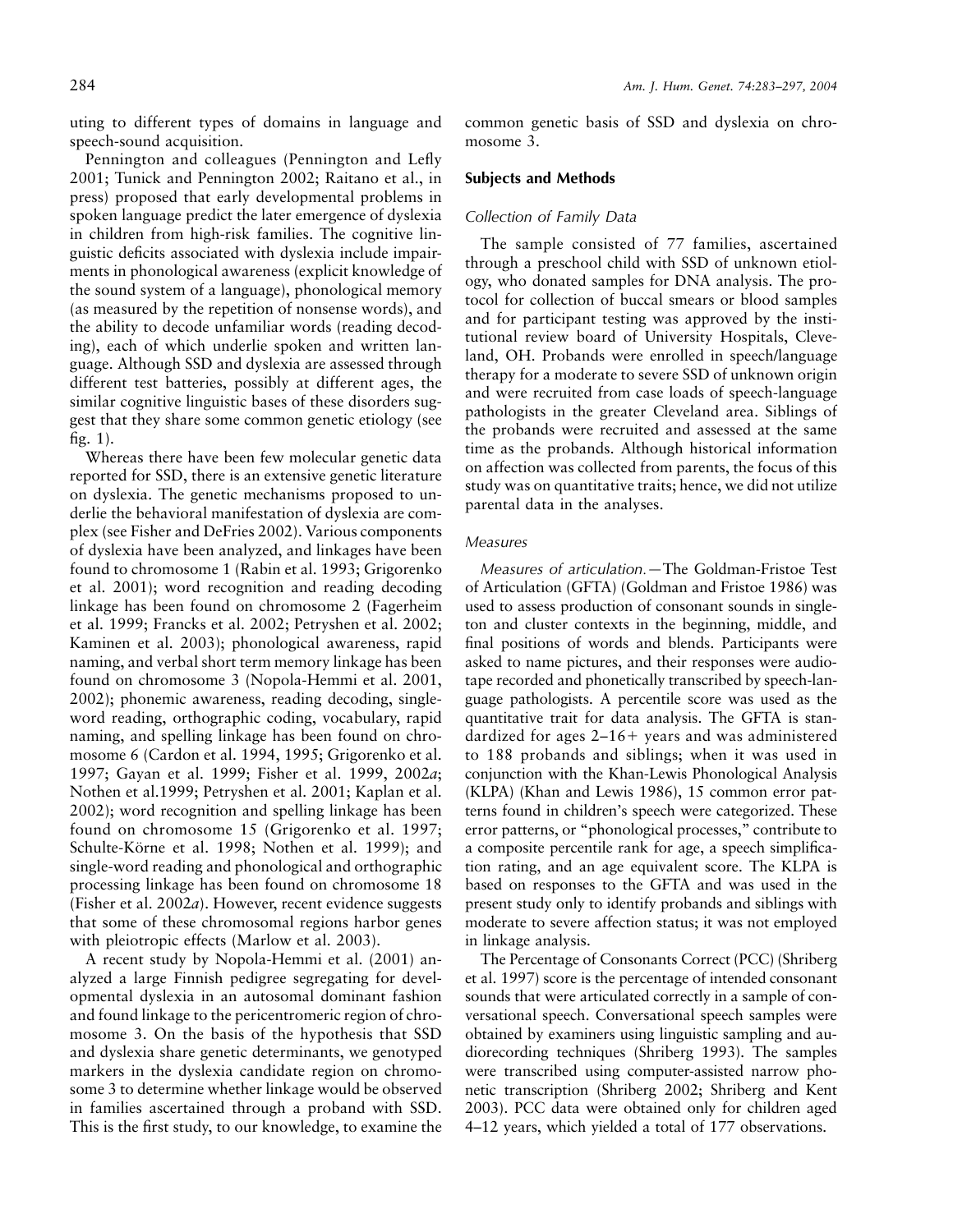*Measures of phonological memory.—*The Multisyllabic Word Test (MSW) (Catts 1986) and Nonsense Word Repetition Test (NSW) (Kamhi and Catts 1986) were used to assess phonological short-term memory skills. Participants aged 4–18 years were asked to repeat 20 multisyllabic real and 15 nonsense words in response to audiotaped presentations of the words. Responses were audiotaped and transcribed, indicating the percentage of words correctly repeated. In prior studies, MSW and NSW have discriminated individuals with histories of speech and language disorders who no longer demonstrate overt speech production errors in conversational speech from individuals without such histories (Lewis and Freebairn 1998). Data were available for 196 children for MSW and 191 children for NSW. We refer to either "speech-sound coding" or "phonological memory" when discussing results associated with MSW or NSW.

*Measure of rapid naming.—*The Rapid Auditory Naming test (RAN) (Denckla and Rudel 1976) is a timed task in which participants are asked to name letters, objects, numbers, or colors as rapidly as possible. The colors subtest (RAN-C) was used to assess speeded naming. The RAN-C assesses phonological retrieval and processing speed (Denckla and Cutting 1999). The RAN-C test is appropriate for children aged 5–10 years. Data were available for 151 children in the sample.

*Measure of verbal short-term memory.—*Measures of verbal short-term memory included the Sentence Imitation subtest of the Test of Language Development– Primary, Second Edition (TOLD-P2) (Newcomer and Hammill 1988), for participants aged 5–7 years, or the corresponding Recalling Sentences subtest from the Clinical Evaluation of Language Fundamentals–Revised (CELF-R) (Semel et al. 1987), for older participants. Both subtests assess verbatim recall of sentences of varying syntactic complexity. Scores were combined into a single measure, referred to as SI, which was available for 193 children.

*Measures of vocabulary and language comprehension.—*Measures of receptive and expressive vocabulary and language comprehension included the Peabody Picture Vocabulary–Third Edition (PPVT-III) (Dunn and Dunn 1997), the Expressive One Word Picture Vocabulary Test–Revised (EOWPVT-R) (Gardner 1990), and the Wechsler Individual Achievement Test (WIAT) (Wechsler 1992) Listening Comprehension subtest (WIAT-LC). These measures were given to children aged 5–18 years. PPVT-III scores were available for 157 children, EOWPVT-R scores for 142 children, and WIAT-LC scores for 137 children.

*Reading measures.—*We administered the Woodcock Reading Mastery Tests–Revised (Woodcock 1987) Word Identification (WRMT-ID) and Word Attack (WRMT-AT) subtests to assess reading decoding, as well as the

WIAT Reading Comprehension (WIAT-RC) subtest to assess reading comprehension. These reading tests are appropriate for children aged 7–18 years, and age-standardized scores were used in analysis. WRMT-ID scores were available for 137 children, WRMT-AT scores for 135 children, and WIAT-RC scores for 136 children.

# *Screening Measures for Probands*

Probands were ascertained for moderate to severe SSD if they scored at the 10th percentile or lower on the GFTA (Goldman and Fristoe 1986) prior to enrollment in speech-language therapy and if they displayed at least three common phonological error types on the KLPA (Khan and Lewis 1986). These children were also required to have a normal peripheral speech mechanism, as documented by *z* scores within 1 SD of the normative reference point on both the Total Function and Total Structure subscales of the Oral and Speech Motor Control Protocol (Robbins and Klee 1987). Other inclusionary criteria included at least low average intelligence, as defined by a Performance IQ of at least 80 on the Wechsler Intelligence Scale for Children–Third Edition (WISC-III) (Wechsler 1991) or the Wechsler Preschool and Primary Scale of Intelligence Test–Revised (WPPSI-R) (Wechsler 1989), as well as normal hearing, fewer than six episodes of otitis media prior to age 3 years, and absence of neurological disorders or developmental delays, as reported by the parents. Stuttering and other dysfluencies were not included in defining affection status. Siblings of probands were required to meet the same criteria to be classified as affected. This qualitative categorization was used only for generating descriptive statistics in the present study. The remainder of the analyses were conducted on the age-appropriate quantitative traits through use of the previously described test battery. Comorbid language disorder was diagnosed for scores 1 SD below the mean on two or more subtests of a standardized language measure (TOLD-P2, CELF-P, or the CELF-R), and comorbid reading disorder was diagnosed for scores 1 SD below the mean on either the WRMT or the WIAT-RC. All other comorbidities were based on historical report.

# *Genotyping*

High-molecular-weight DNA was isolated from an aliquot of blood through use of the Puregene Kit (Gentra Systems) or from buccal swabs through use of the BioRad InstaGene Matrix protocol (BioRad Laboratories). DNA was arrayed in a 96-well format, and PCR was performed in a MJ Tetrad thermocycler. To examine the candidate region on chromosome 3, we used standard methods to genotype 15 markers spanning a 56 cM region (table 1). Of these 15 markers, 12 were selected from the markers studied in the developmental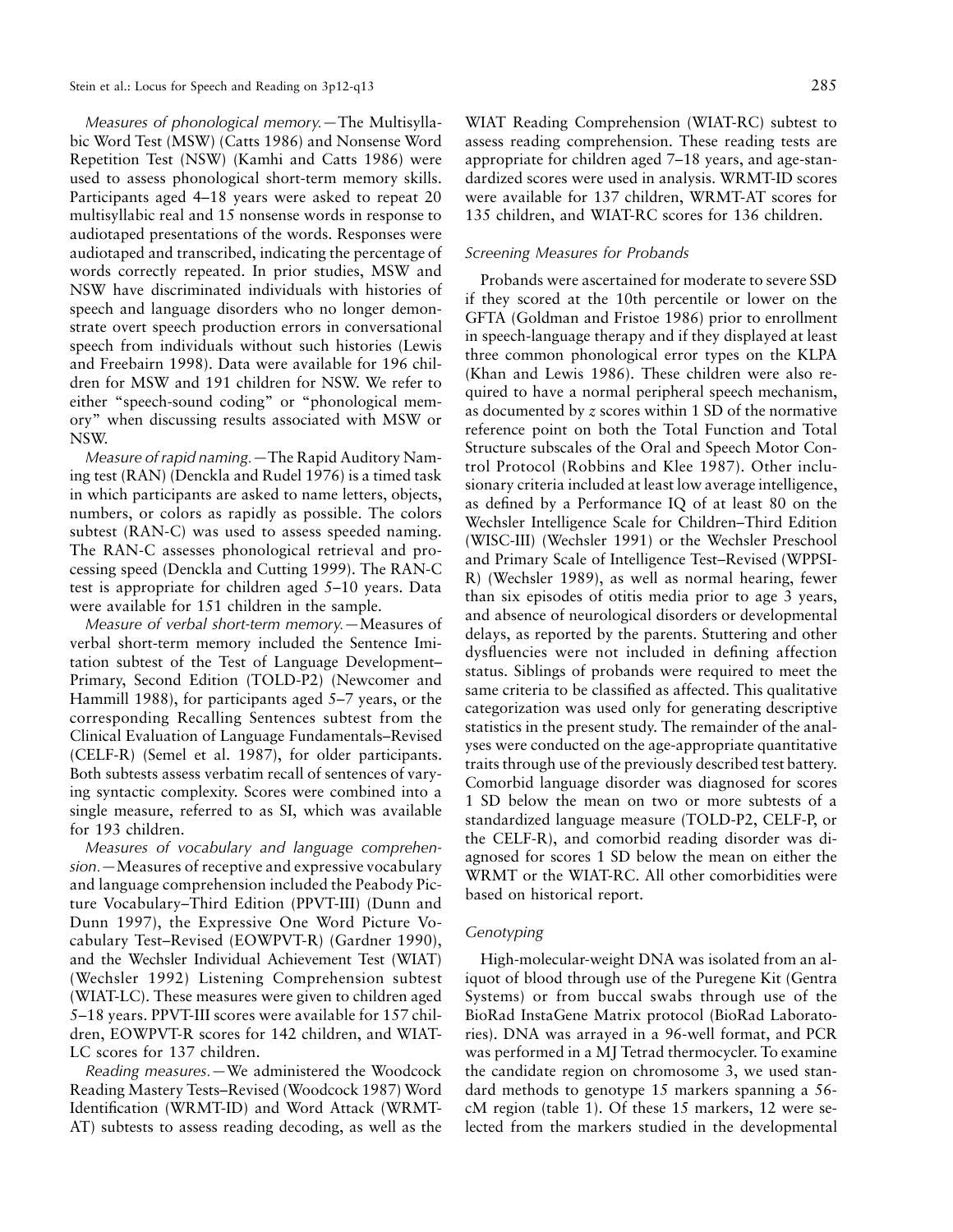| iabl |  |
|------|--|
|------|--|

|  | Markers Analyzed, with       |
|--|------------------------------|
|  | <b>Genetic Map Locations</b> |

| Marker Name <sup>a</sup>         | Location<br>(cM) |
|----------------------------------|------------------|
| D3S1766                          | 78.6             |
| D <sub>3</sub> S <sub>1285</sub> | 91.1             |
| D3S2454*                         | 97.7             |
| D3S2406*                         | 102.6            |
| D3S3681                          | 109.2            |
| D3S3049*                         | 109.2            |
| D3S2465*                         | 111.9            |
| D3S1595*                         | 112.4            |
| D3S1752*                         | 114.0            |
| D3S2462*                         | 115.1            |
| D3S3716*                         | 115.7            |
| D3S3655*                         | 117.7            |
| D3S2459*                         | 119.1            |
| D3S3045*                         | 124.1            |
| D3S2460*                         | 134.6            |
| $-1$                             |                  |

Markers indicated with an asterisk (\*) were analyzed by Nopola-Hemmi et al. (2001).

dyslexia research reported by Nopola-Hemmi et al. (2001).

The multiplexed markers were run on an ABI 3700 capillary machine (Applied Biosystems). Five-percent blind replicates and two CEPH controls were included on each gel to serve as internal controls. The ABI ROX 500 standard (present in every lane) was used to estimate size of alleles. Inconsistencies in the segregation of the genotypes within families were examined using MAR-KERINFO (S.A.G.E. [2003], version 4.4). Individuals demonstrating Mendelian inconsistencies at multiple markers that could not be resolved by retyping were treated as missing for the purpose of this analysis. In total, 6% of the data were treated as missing. We also checked the marker data for any significant departures from Hardy-Weinberg proportions. We then established the allele frequencies for each genetic marker by simple gene counting (disregarding relationships).

#### *Statistical Analysis*

*Measures.—*For most probands and siblings, test scores on several variables were available at multiple time points during childhood. For all such data, we analyzed the first available observation, hypothesizing that information at the earliest time point would be most sensitive to SSD and associated verbal traits and least influenced by uncontrolled developmental processes and experiences. We examined the effects of age, age squared, sex, socioeconomic status (SES) based on the Hollingshead Four Factor Index of Social Class (Hollingshead 1975), and first-order interaction terms on

these quantitative scores. Covariates and interaction terms significant at the  $\alpha = 0.05$  level were adjusted for in a linear regression model, and standardized residuals were obtained for further statistical analyses. To adjust the distributions of scores for severity differences, preschool test scores were age-adjusted to 4 years (i.e., the mean value at age 4 years was added to each residual), whereas school-age test scores for single-word decoding and for reading and listening comprehension were adjusted to age 18 years (i.e., the mean value at age 18 years was added to each residual). We compared the mean values of affected sibs (not including the proband) and unaffected sibs through use of a *t* test. We also estimated correlations for the quantitative traits through use of FCOR (S.A.G.E. [2003], version 4.4).

*Factor analysis.—*To reduce the battery of speech/language measures to a smaller set of test constructs, principal axis factor analysis with varimax rotation was conducted on the adjusted values for tests that were administered to both younger and older participants  $(i.e., age \geq 4 years)$ . To identify distinct factors, scores with the high cross loadings were excluded after initial analyses, and factor analysis was repeated. The final analysis yielded three factors, accounting for 64% of the variance in scores: an articulation factor (ARTF) with loadings on GFTA and PCC, a phonological short-term memory factor (PHONF) with loadings on MSW and NSW, and a vocabulary factor (VOCF) with loadings on the PPVT-III and EOWPVT-R. The primary loadings of the tests on their respective factors were uniformly high (all  $> 65$ ), with low cross loadings (all  $< 26$ ). Separate analyses of data from the younger and older participants yielded similar results. For purposes of analysis, the two *z* scores that loaded on each factor were averaged to create three factor score composites.

*Linkage analysis.—*We conducted model-free multipoint linkage analyses of six reading and language scores (WRMT-ID, WRMT-AT, WIAT-RC, WIAT-LC, SI, and RAN-C) and three factor scores (ARTF, PHONF, and VOCF) to determine whether component traits of SSD were influenced by QTLs in the chromosome 3 region identified by Nopola-Hemmi et al. (2001). The quantitative traits comprising the three factors were examined individually when the factors demonstrated evidence for linkage in the significant range (Lander and Kruglyak 1995).

Genotypes from parents and offspring were used to calculate identity by descent (IBD) allele sharing distributions through use of the GENIBD program of S.A.G.E. version 4.4 (S.A.G.E. 2003). Evidence for linkage was evaluated by a Haseman-Elston regression (Haseman and Elston 1972; Elston et al. 2000), as implemented in SIB-PAL (S.A.G.E., version 4.4), using either the original Haseman-Elston regression (Haseman and Elston 1972) or the newest adaptation of the method, which parameterizes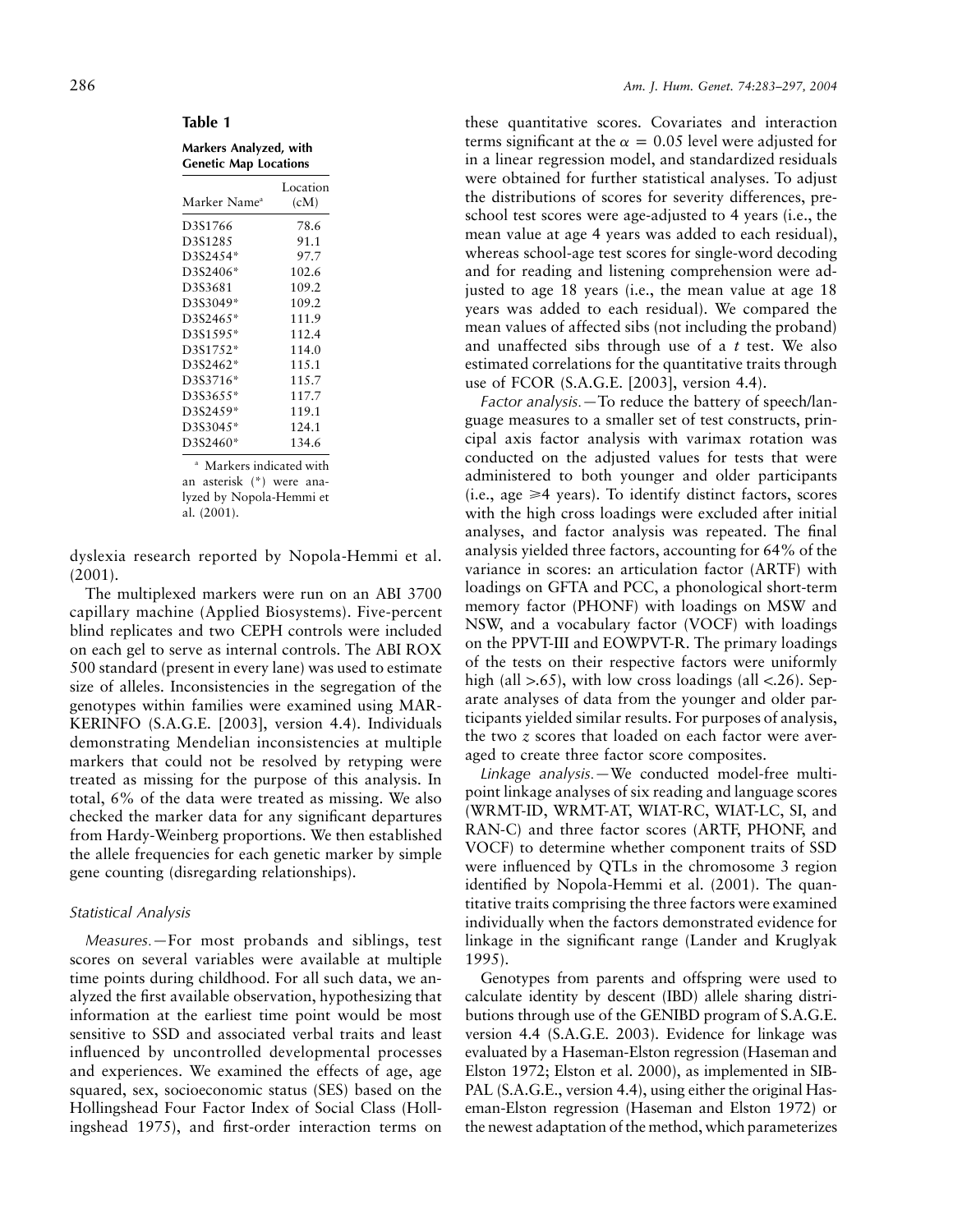the sib pair's trait value as a weighted combination of the squared trait difference and squared mean corrected trait sum adjusted for the nonindependence of sib pairs (W4 option [Shete et al. 2003]). Although the latter is more powerful asymptotically, in a finite sample the weights may not be optimally estimated, with the result that the former method outperforms it. Therefore, the smaller *P* values are reported. In all cases, the alternate method also gave evidence for linkage, albeit with a slightly larger *P* value. Asymptotic *P* values achieving nominal statistical significance were confirmed by empirically deriving a null permutation distribution through use of a sample of 50,000 replicate permutations of the data, as implemented in SIBPAL. These empirical *P* values were uncorrected for multiple testing.

*Identification of sib pairs with linkage.—*We sought to identify the sib pairs that were contributing to the linkage results for both MSW and NSW, since separate linkage analyses of these traits suggested they were influenced independently by the putative QTL. For each sibling pair, we computed a score based on the squared sib-pair difference and the estimated sib-pair marker allele sharing, on which to rank the sib pairs for linkage informativity:

$$
[\bar{y} - (y_1 - y_2)^2](\hat{\pi}_{12} - 0.5) , \qquad (1)
$$

where  $y_1$  and  $y_2$  are the trait values for sibs 1 and 2,  $\bar{y}$ is the average of  $(y_1 - y_2)^2$  over the whole sample, and  $\hat{\pi}_{12}$  is the estimated mean allele sharing for the two sibs. This score is large (positive) either when the squared sib pair difference is small and  $\hat{\pi}_{12}$  is large or when the squared sib-pair difference is large and  $\hat{\pi}_{12}$  is small—that is, when the sibs are similarly alike, in terms of deviation from the mean, for both their traits and allele-sharing; otherwise the score will tend to be small (negative). Sib pairs with values in the upper 30th percentile of the distribution for both NSW and MSW were considered to be linked to the locus. To verify that these sib pairs indeed contributed most to the linkage effect, the pedigrees containing these sib pairs were removed from the data, and linkage analysis of both NSW and MSW was conducted again. The resulting linkage results were much less significant (fig. 3*B*).

*Construction of core haplotypes in affected sib pairs.—*To characterize the smallest region of allele sharing, we constructed haplotypes in the concordantly affected sib pairs with linkage, defined as being in the upper 30th percentile of the score distribution and both sibs having low scores for NSW and MSW. The most likely haplotypes for each individual were constructed using Merlin (Abecasis et al. 2002). The procedure used the genotype data from the 15 markers in the parents and sibs of the linked sib pairs (which were identified as described above). Merlin uses sparse gene flow trees

to estimate the most likely haplotypes according to a Markov process, under the assumption that no recombination occurs between consecutive markers.

# **Results**

We examined speech-sound phenotypes in 77 pedigrees ascertained through a proband with SSD (table 2). Previous research has shown that SSD is more prevalent in males than in females (Shriberg et al. 1999), and this was indeed the case in our sample, since there were more than twice the number of affected males than females  $(P = .019)$ . Language disorder was present in 23.4% of the children, and reading disorder was present in 21.6% (table 2). Other comorbidities were reported by the parents, but each represented  $\langle 15\% \rangle$  of the sample (table 2). The majority of the sample was white, and most of the sample was from the middle- to upper-class SES strata.

#### *Conceptualization and Analysis of Quantitative Traits*

Figure 1 provides a schema conceptualizing hypothetical associations among the multiple speech-sound and dyslexia/reading phenotypes considered in this study. As illustrated in the figure, the specific role of each quantitative trait is embedded within a far more complex cognitive-linguistic network, including the subdomains of auditory and visual perception of words and letters underlying the production of spoken and written language. Thus, a deficit in phonological representation may underlie both SSD and dyslexia. Measures such as MSW and NSW assess the integrity of these representations. MSW and NSW test batteries can be presented either auditorily for preschoolers or as printed words for schoolage children who can read; the latter invokes the use of visual processes, whereas the former relies on auditory mechanisms. Because we have used both types of measures, we refer to the auditorily presented measure as "phonological memory" or "speech-sound coding"; tests invoking visual processes are referred to as "reading decoding."

Prior to conducting linkage analysis, adjustments were made for covariates and first-order interaction terms that accounted for significant ( $\alpha = 0.05$ ) variance in scores. As shown in table 3, SES was significantly associated with most of the traits. After covariate adjustment, significant differences between affected and unaffected sibs remained on multiple measures. To characterize associations between affection status and the quantitative traits, table 4 presents mean scores for probands, affected siblings, and unaffected siblings. Statistically significant differences between the groups were most marked for GFTA, MSW, NSW, WRMT-ID, and RAN-C.

Table 5 summarizes associations between the quan-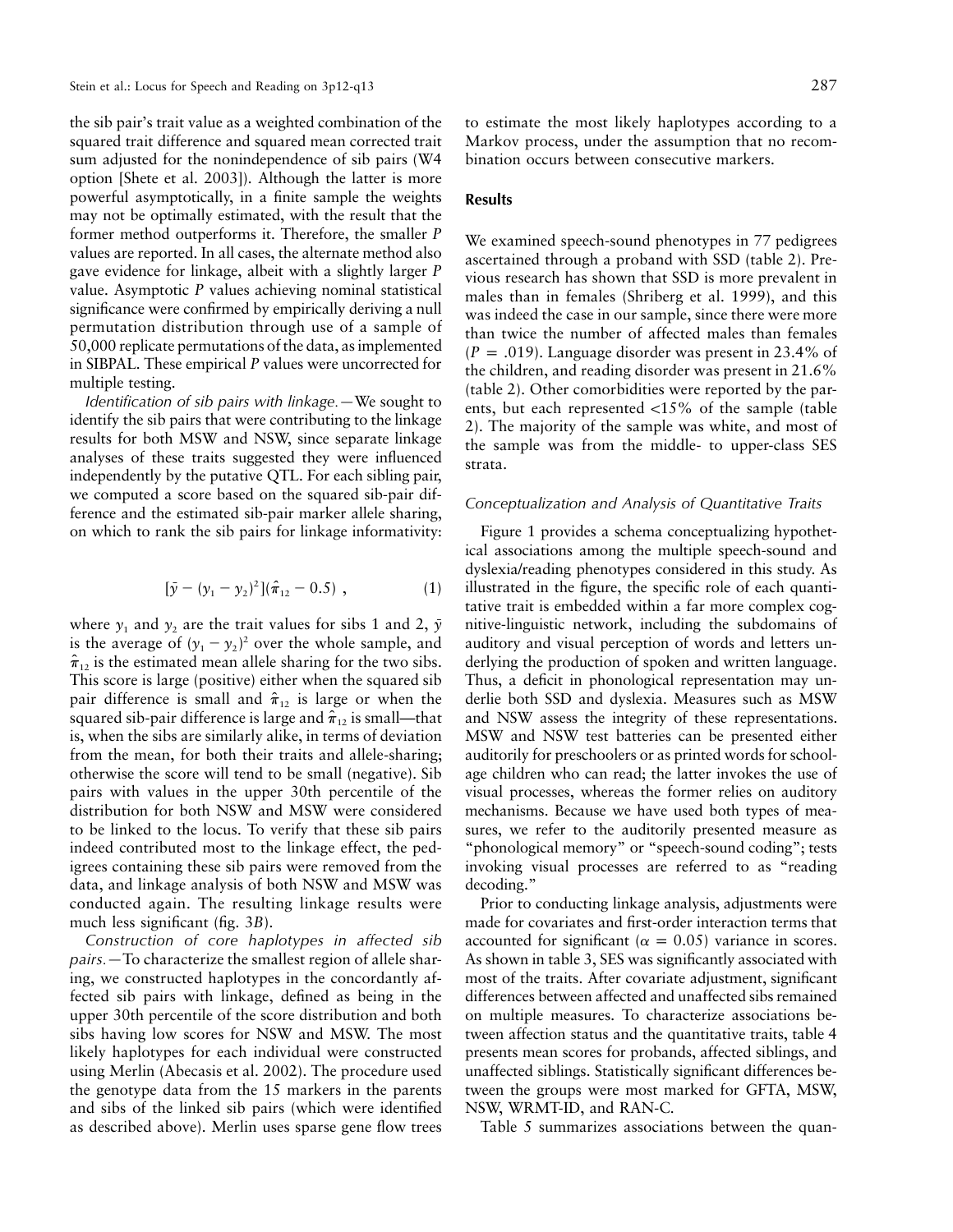**Table 2**

|  |  | Description of Sample Ascertained through a Proband with Speech-Sound Disorder |  |
|--|--|--------------------------------------------------------------------------------|--|

| Characteristic of Sample                                  | Value                     |
|-----------------------------------------------------------|---------------------------|
| Pedigrees $(N)$                                           | 77                        |
| Children $(N)$                                            | 205                       |
| Mothers $(N)$                                             | 77                        |
| Fathers $(N)$                                             | 103                       |
| Sex of children (no. of females/no. of males)             | 80/125                    |
| Sex of affected individuals (no. of females/no. of males) | 41/87                     |
| Informative sib pairs $(N)$                               | 200                       |
| Age of child at first visit (years)                       | Range 3–16; mean 7.35     |
| Performance IQ                                            | Range 60–142; mean 101.76 |
| SES (Hollingshead Four-Factor Index) <sup>a</sup> :       |                           |
| Category 1                                                | $6.3\%$                   |
| Category 2                                                | 11.3%                     |
| Category 3                                                | 20.5%                     |
| Category 4                                                | 35.0%                     |
| Category 5                                                | 26.8%                     |
| Race:                                                     |                           |
| White                                                     | 85.8%                     |
| African American                                          | $9.7\%$                   |
| Hispanic                                                  | 2.1%                      |
| Asian                                                     | 2.4%                      |
| Comorbidities tested:                                     |                           |
| Language disorder                                         | 23.4%                     |
| Reading disorder                                          | 21.6%                     |
| Comorbidities by historical report:                       |                           |
| Apraxia of speech                                         | 5.9%                      |
| Stuttering                                                | 3.2%                      |
| Voice disorder                                            | $0.5\%$                   |
| Attention deficit disorder                                | 12.6%                     |
| Learning disability                                       | 11.5%                     |
|                                                           |                           |

<sup>a</sup> Category 1 is the lowest SES stratum, and category 5 is the highest.

titative measures. These data show that articulation skills (GFTA and PCC) and phonological memory (NSW and MSW) were highly intercorrelated. Despite the different demands of the tests of phonological memory compared with the reading measures (the latter tests involving visual processes and letter-to-sound conversion), robust correlations were also found between these domains. Correlations of measures of articulation and phonological processing with tests of vocabulary (PPVT-III and EOWPVT-R) were of only moderate magnitude. The fact that the PPVT-III scores were more variable than the EOWPVT-R among children who were old enough to take the reading tests may help to account for the stronger association of the PPVT-III with reading.

# *Linkage Analysis*

We conducted a model-independent linkage analysis of the chromosome 3p12-q13 region for each of the nine quantitative traits. Because the three factor scores summarize major domains of SSD (articulation, phonological memory, and vocabulary), only these linkage results are presented (fig. 2). We found significant evidence for linkage to PHONF (D3S2465,  $P = 5.6 \times 10^{-5}$ , empirical  $P = 2 \times 10^{-5}$ ; and D3S3716,  $P = 6.8 \times 10^{-4}$ , em-

pirical  $P = 4.6 \times 10^{-4}$  and suggestive evidence for linkage to ARTF (D3S3049,  $P = 1.8 \times 10^{-3}$ , empirical  $P = 1.5 \times 10^{-3}$ , SI (D3S2454,  $P = 6 \times 10^{-3}$ , empirical  $P = 9 \times 10^{-3}$ , and the reading decoding variable WRMT-ID (D3S2465,  $P = .0040$ , empirical  $P =$ .0034) (fig. 2; table 6). For brevity, variables with little or no evidence of linkage are omitted from the tabular and graphic summaries. These findings suggest that the susceptibility gene in the pericentromeric region of chromosome 3 predisposes children for deficits in phonological processing and speech-sound production.

We further analyzed the linkage result for the PHONF by examining the component traits MSW and NSW individually. Each individually demonstrated substantial evidence of linkage to these markers, although the NSW trait gave stronger evidence of linkage (fig. 3*A*). The 1- LOD support interval for MSW spanned from D3S2406 to D3S1595, whereas the 1-LOD support interval for NSW was larger, spanning from D3S3049 to D3S3655. As indicated in table 5, these traits are highly correlated  $(r = .79)$ . Thus, the use of a single trait may have been sufficient to explain the linkage results. Alternatively, it is feasible that the uncorrelated residual variability may have contributed uniquely to the genetic susceptibility,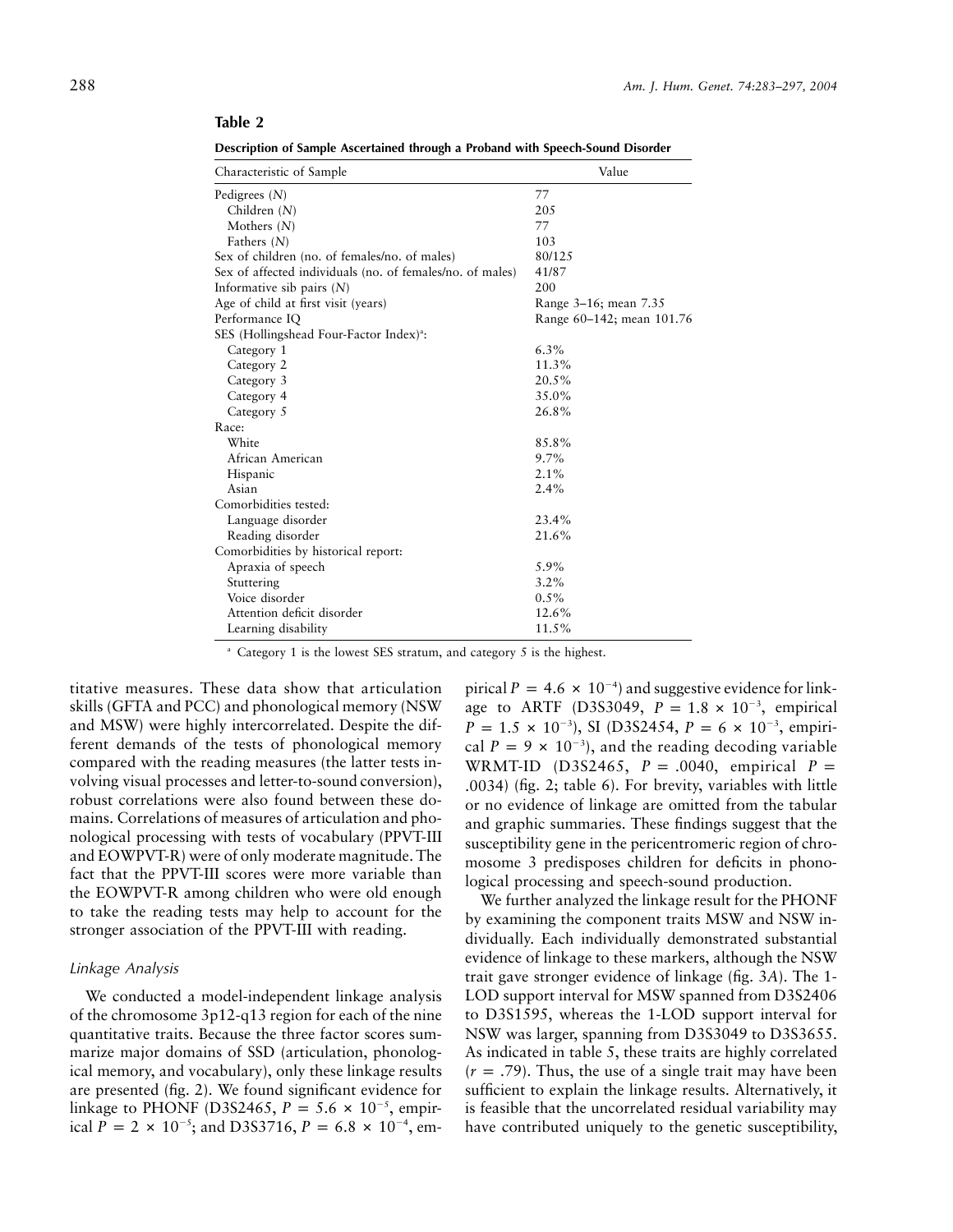

**Figure 1** Shared and unshared processes involved in production of speech and written text. The tasks of processing and producing speechsound and written text share some neural processes. The processing of speech and written text begins with modality-specific sensory and perceptual analyses of the stimuli—that is, auditory and visual analyses. The analysis of speech and written text relies on shared phonological representations for the conversion of phonetic speech units to phoneme classes and on the conversion of written graphemes to the corresponding phonemes. Phonological memory is a key process in these conversions. Next, meaning is attached to the utterance or text through shared semantic and morphologic/syntactic representations. The output segment of speech production or writing again requires modality-specific processes, including the selection and retrieval of a template for the intended word, the assembly and sequencing of phonetic units or graphemes, and the execution of the motor program. There are also processes contributing to speech and written text output that bypass the phonological representation segment. These processes include repetition of words without meaning and reading by sight vocabulary rather than by reading decoding. The numbers in parentheses in the figure correspond to the measures listed in the key below. Note that a single measure may tap multiple processes. Although the figure depicts processing as linear, we recognize that many of these processes are overlapping and occur simultaneously. Key:  $1 = \text{WRMT-ID}$ ;  $2 = \text{WRMT-AT}$ ;  $3 = \text{WIAT-RC}$ ;  $4 = \text{WIAT-LC}$ ;  $5 = \text{PPVT-III}$ ;  $6 = \text{EOWPVT-R}$ ;  $7 = \text{SI}$ ;  $8 = \text{MSW}$ ;  $9 =$  NSW; 10 = PCC; 11 = GFTA; 12 = RAN-C.

and it is important to examine both phenotypes. To assess the unique contributions of each variable to the linkage findings, we adjusted NSW for MSW in a linear regression model and analyzed the new residuals. We found that the evidence for linkage at our original peak (D3S2465) had diminished, although residual evidence for linkage with NSW remained at the region around D3S3045 (fig. 3*A*). This result suggests that this putative QTL influences NSW independently of MSW.

We identified 34 sib pairs contributing to linkage effects seen for both MSW and NSW, through use of the allele sharing estimates from the most significant marker (D3S2465). Of these, 9 pairs were concordantly affected (both having low scores for MSW and NSW), 2 were concordantly unaffected (both with high scores for MSW and NSW), and the remaining sib pairs were dis-

# **Table 3**

**Covariate Adjustments Performed on the Quantitative Traits**

| Variable        | Adjustment(s)                                                                |  |  |  |  |  |  |  |  |  |
|-----------------|------------------------------------------------------------------------------|--|--|--|--|--|--|--|--|--|
| <b>GFTA</b>     | Age, sex                                                                     |  |  |  |  |  |  |  |  |  |
| <b>PCC</b>      | Age, age <sup>2</sup> , SES, age $\times$ SES, age <sup>2</sup> $\times$ SES |  |  |  |  |  |  |  |  |  |
| MSW             | Age, age <sup>2</sup> , SES, age $\times$ SES, age <sup>2</sup> $\times$ SES |  |  |  |  |  |  |  |  |  |
| <b>NSW</b>      | Age, $age^2$ , SES                                                           |  |  |  |  |  |  |  |  |  |
| EOWPVT-R        | Age, $age^2$ , SES                                                           |  |  |  |  |  |  |  |  |  |
| <b>PPVT-III</b> | Age, $age^2$ , SES                                                           |  |  |  |  |  |  |  |  |  |
| SІ              | Age, $age^2$ , SES, $sex$                                                    |  |  |  |  |  |  |  |  |  |
| RAN-C           | SES                                                                          |  |  |  |  |  |  |  |  |  |
| WR MT-AT        | Age, SES                                                                     |  |  |  |  |  |  |  |  |  |
| <b>WRMT-ID</b>  | Age <sup>2</sup> , SES                                                       |  |  |  |  |  |  |  |  |  |
| WIAT-LC         | SES                                                                          |  |  |  |  |  |  |  |  |  |
| WIAT-RC         | Age, SES                                                                     |  |  |  |  |  |  |  |  |  |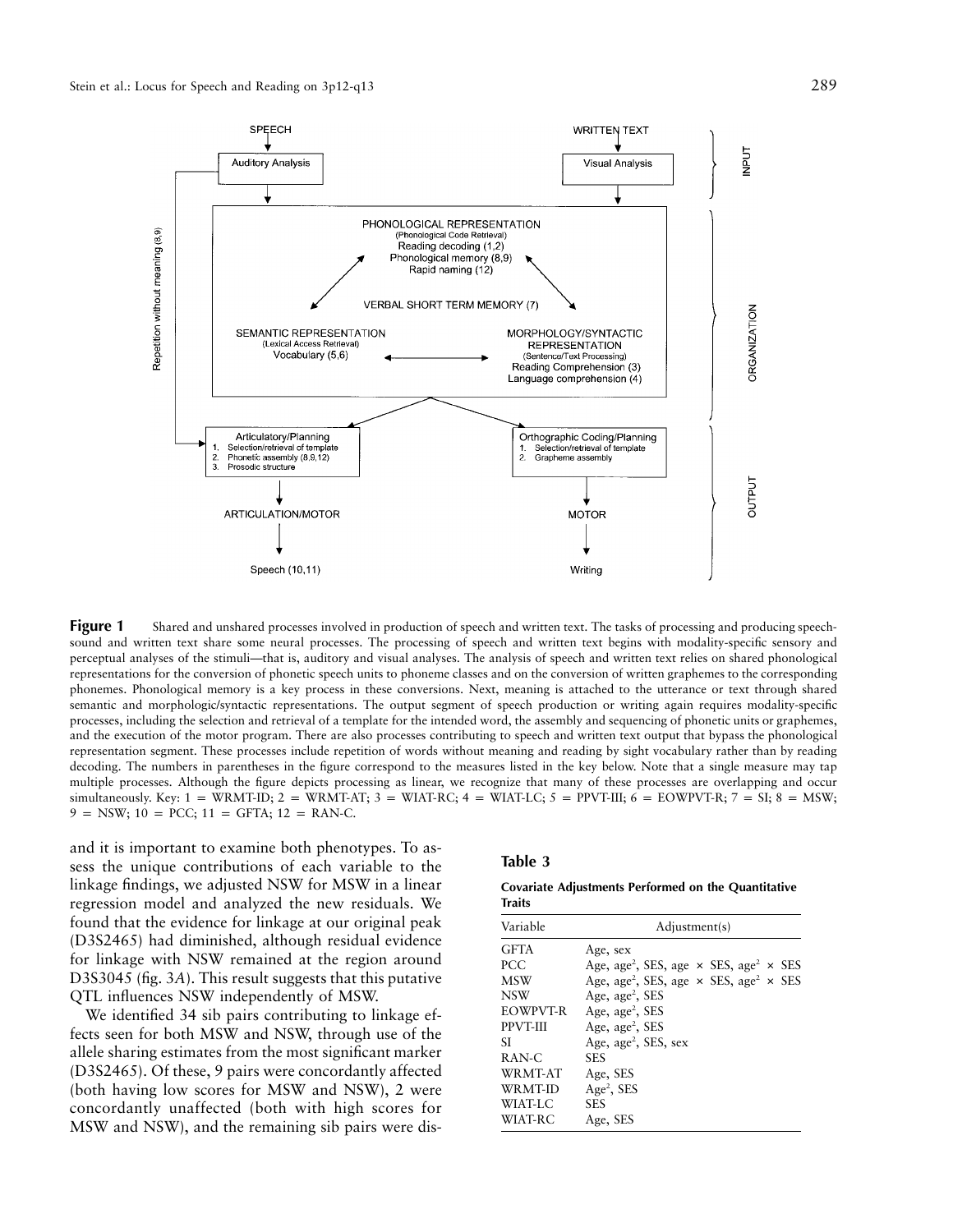|          |                        | <b>MEAN TEST SCORE (SE) IN</b> |                               |                        |  |  |  |  |  |  |  |
|----------|------------------------|--------------------------------|-------------------------------|------------------------|--|--|--|--|--|--|--|
| Trait    | Probands<br>$(N = 77)$ | Affected Sibs<br>$(N = 51)$    | Unaffected Sibs<br>$(N = 77)$ | $P$ VALUE <sup>a</sup> |  |  |  |  |  |  |  |
| GFTA     | 28.84 (2.55)           | 58.45 (4.26)                   | 80.93 (2.48)                  | $2 \times 10^{-5}$     |  |  |  |  |  |  |  |
| PCC      | 83.98 (.94)            | 92.01 (.95)                    | 94.74 (.58)                   | .027                   |  |  |  |  |  |  |  |
| MSW      | 25.91 (1.99)           | 44.70 (3.14)                   | 66.00(2.62)                   | $9 \times 10^{-8}$     |  |  |  |  |  |  |  |
| NSW      | 25.82(2.03)            | 40.92 (2.98)                   | 58.19 (2.22)                  | $6 \times 10^{-6}$     |  |  |  |  |  |  |  |
| EOWPVT-R | 102.56 (1.81)          | 109.17 (2.21)                  | 114.81 (1.46)                 | .110                   |  |  |  |  |  |  |  |
| PPVT-III | 97.42 (1.62)           | 100.54 (1.94)                  | 106.99 (1.34)                 | .033                   |  |  |  |  |  |  |  |
| SІ       | 7.31(.32)              | 9.16(0.41)                     | 10.38(0.26)                   | .116                   |  |  |  |  |  |  |  |
| WRMT-AT  | 87.31 (1.74)           | 92.85 (2.34)                   | 105.62(1.12)                  | .022                   |  |  |  |  |  |  |  |
| WRMT-ID  | 89.27 (1.49)           | 97.43 (1.89)                   | 105.98 (1.09)                 | $4 \times 10^{-6}$     |  |  |  |  |  |  |  |
| WIAT-RC  | 93.79 (1.49)           | 100.27(2.02)                   | 106.96 (1.25)                 | .030                   |  |  |  |  |  |  |  |
| WIAT-LC  | 100.77 (1.73)          | 106.28(2.08)                   | 108.15(1.25)                  | .418                   |  |  |  |  |  |  |  |
| RAN-C    | .07(0.12)              | .03(.17)                       | $-.41(.10)$                   | $4 \times 10^{-5}$     |  |  |  |  |  |  |  |

**Mean Test Scores and SEs for Probands and Siblings Affected and Unaffected with SSD**

<sup>a</sup> Difference between affected and unaffected sibs calculated by use of the *t* test.

cordant for these phonological short-term memory measures. When the families containing these 34 sib pairs were removed from the linkage analysis, evidence for linkage disappeared at D3S2465 for the MSW/NSW joint signal, but nominal evidence for linkage with NSW persisted in the region around D3S3716 (fig. 3*B*). We analyzed D3S2465 and D3S3716 in a multiple regression model and found only D3S2465 to be marginally significant, and there appeared to be no interaction effect (data not shown). However, since the markers are relatively close (∼13 cM apart) and the sample size is moderate, we may not have had sample of sufficient size to accurately test a one-locus versus a two-locus model. Alternatively, the two markers may be too highly correlated, given their close proximity, resulting in confounding. Because a weak linkage signal for NSW persisted both after adjustment for MSW and after removal of the sib pairs with linkage, a second distant locus with independent effects on NSW cannot be ruled out. To examine the hypothesis of pleiotropy, we created scores for WRMT-AT and WRMT-ID through use of equation (1). Sample size for these analyses was reduced because of the inappropriateness of the reading tests for the younger children in the sample. Nevertheless, of the seven concordantly affected sib pairs with linkage to MSW and NSW who had data available for WRMT-AT and WRMT-ID, all showed linkage to WRMT-AT and WRMT-ID as well.

**Table 4**

# *Haplotype Analysis of Sib Pairs with Linkage*

Comparison of haplotypes in the 56-cM region in concordantly affected linked sib pairs (fig. 4) indicated extensive retention of shared chromosomal segments. The markers demonstrating maximal sharing extended from D3S3049 to D3S3045 and overlapped significantly with

the Nopola-Hemmi et al. (2001) conserved disease haplotype. Most of these markers are near the centromere, where recombination is less likely to occur. In contrast to affected individuals sharing a single haplotype, as was described for the autosomal dominant form of dyslexia in the Nopola-Hemmi et al. (2001) article, affected sibs in the present study shared both maternal and paternal haplotypes—that is, diplotypes. This may be because of our selection scheme for sib pairs with linkage who have excess IBD sharing at marker D3S2465 among sibs with low trait values. However, for a dominant locus, one would anticipate that any excess in IBD sharing among cosibs with similarly low trait values would be equally distributed among those with only one allele shared IBD and those with two alleles shared IBD, similarly influencing the haplotypic outcome. To further examine mode of inheritance, we conducted a multiple regression to test the additive and dominance components of variance at D3S2465. We found that only the additive component of variance was significant, whereas the dominance component was not  $(P = .8)$ .

# **Discussion**

SSD is a common multifactorial disorder with characteristics that overlap with those of developmental dyslexia (see fig. 1). Consistent with the possibility that these disorders share susceptibility loci, we report, in an independent sample, linkage of intermediate phenotypes for SSD to a locus on chromosome 3 that was originally identified as predisposing to developmental dyslexia in a single Finnish family (Nopola-Hemmi et al. 2001). Scores on factors and tasks that quantify a speaker's skills in phonological short-term memory (PHONF, MSW, and NSW) showed strong evidence of linkage.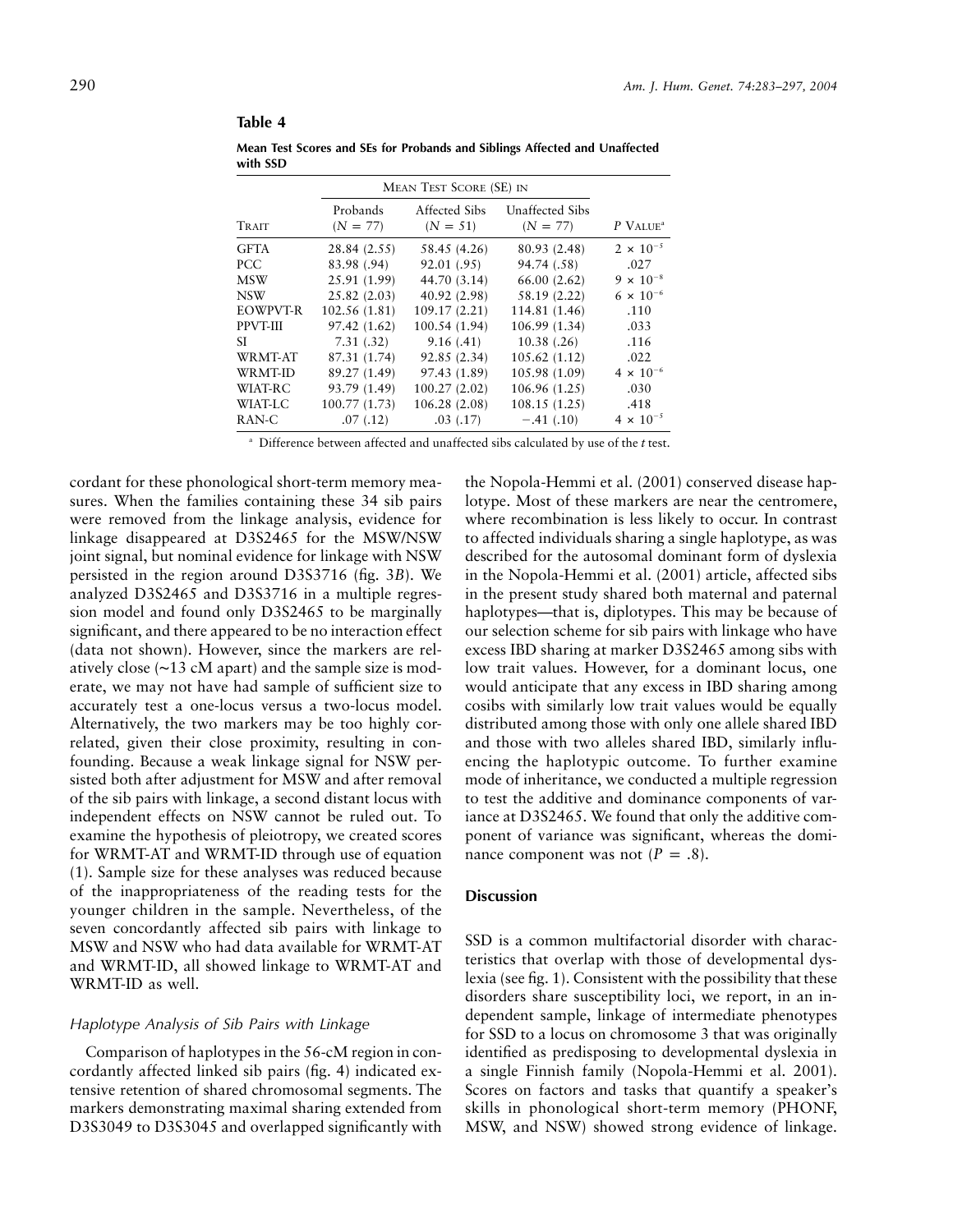**Cross-Trait Correlations for Quantitative Traits Related to SSD**

**Table 5**

|                 | <b>CONNELATION</b> |             |            |            |          |          |          |          |                |                |          |  |  |
|-----------------|--------------------|-------------|------------|------------|----------|----------|----------|----------|----------------|----------------|----------|--|--|
|                 | <b>PCC</b>         | <b>GFTA</b> | <b>MSW</b> | <b>NSW</b> | EOWPVT-R | PPVT-III | SI.      | RAN-C    | <b>WRMT-AT</b> | <b>WRMT-ID</b> | WIAT-RC  |  |  |
| <b>PCC</b>      | $\cdots$           | $\cdots$    | $\cdots$   | $\cdots$   | $\cdots$ | $\cdots$ | $\cdots$ | $\cdots$ | $\cdots$       | $\cdots$       | $\cdots$ |  |  |
| <b>GFTA</b>     | .707               | $\cdots$    | $\cdots$   | $\cdots$   | $\cdots$ | $\cdots$ | $\cdots$ | $\cdots$ | $\cdots$       | $\cdots$       | $\cdots$ |  |  |
| <b>MSW</b>      | .650               | .693        | $\cdots$   | $\cdots$   | $\cdots$ | $\cdots$ | $\cdots$ | $\cdots$ | $\cdots$       | $\cdots$       | $\cdots$ |  |  |
| <b>NSW</b>      | .524               | .552        | .794       | $\cdots$   | $\cdots$ | $\cdots$ | $\cdots$ | $\cdots$ | $\cdots$       | $\cdots$       | $\cdots$ |  |  |
| <b>EOWPVT-R</b> | .373               | .462        | .458       | .420       | $\cdots$ | $\cdots$ | $\cdots$ | $\cdots$ | $\cdots$       | $\cdots$       | $\cdots$ |  |  |
| <b>PPVT-III</b> | .208               | .348        | .442       | .400       | .591     | $\cdots$ | $\cdots$ | $\cdots$ | $\cdots$       | $\cdots$       | $\cdots$ |  |  |
| SI.             | $-.287$            | $-.368$     | $-.475$    | $-.462$    | $-.534$  | $-.501$  | $\cdots$ | $\cdots$ | $\cdots$       | $\cdots$       | $\cdots$ |  |  |
| RAN-C           | $-.033$            | $-.118$     | $-.219$    | $-.261$    | $-.124$  | $-.182$  | .300     | $\cdots$ | $\cdots$       | $\cdots$       | $\cdots$ |  |  |
| WRMT-AT         | .179               | .131        | .423       | .468       | .084     | .430     | $-.437$  | $-.354$  | $\cdots$       | $\cdots$       | $\cdots$ |  |  |
| <b>WRMT-ID</b>  | .117               | .193        | .342       | .428       | .211     | .431     | $-.436$  | $-.291$  | .652           | $\cdots$       | $\cdots$ |  |  |
| WIAT-RC         | .102               | .162        | .416       | .430       | .177     | .424     | $-.448$  | $-.238$  | .633           | .634           | $\cdots$ |  |  |
| WIAT-LC         | .128               | .202        | .200       | .226       | .377     | .381     | $-.447$  | $-.187$  | .273           | .527           | .520     |  |  |
|                 |                    |             |            |            |          |          |          |          |                |                |          |  |  |

Other verbal trait variables, including those indexed by the articulation factor (ARTF), verbal short term memory (SI), and single-word decoding (WRMT-AT and WRMT-ID) also showed some degree of evidence of linkage, suggesting that this putative QTL may act in a pleiotropic fashion, influencing both SSD and developmental dyslexia. The present findings expand the scope of developmental influence of the 3p12-q13 dyslexia locus from the Nopola-Hemmi et al. (2001) study indicating monogenic linkage in an extended family to consequences including SSD. More generally, our linkage finding for speech-sound production (ARTF), typically not considered a correlate of dyslexia or SLI, adds to the genetics of cognitive linguistic processes.

These results provide the first molecular genetic data supporting Pennington and Lefly's (2001) hypothesis that early deficits in phonological processing skills and ability to repeat unfamiliar words, as in the NSW task, are predictors of subsequent dyslexia. High correlation among numerous dyslexia spectrum phenotypes has previously been reported (Fisher et al. 2002*a*; Grigorenko et al. 2003). In the present analysis, we found that similarly high correlations exist for traits measured in children ascertained for SSD (table 6), and the measures that demonstrated the greatest evidence for linkage were presented auditorily (MSW and NSW) rather than visually, with many of the participant children not yet readers. These measures identify early deficits in phonological memory and speech-sound coding of unfamiliar words. Nopola-Hemmi et al. (2002) observed that the neurocognitive type of dyslexia segregating in the Finnish family with linkage to 3p12-q13 consisted of deficits in phonological awareness, verbal short-term memory, and rapid naming. Findings for our phonology variables (PHONF and SI) are consistent with their findings, but, unlike in their findings, analyses of rapid naming (RAN-C) did not provide evidence for linkage. The rapid naming task in the Nopola-Hemmi et al. (2002) study required reading,

which may have invoked visual abilities associated with other phonological representational skills, such as phoneme-grapheme correspondence. The linkage findings for the two measures that require reading skills (WRMT-AT and WRMT-ID) but assess processing constructs similar to that invoked in the auditorily presented measures further strengthen the support for this hypothesis. Results from both studies together suggest that the putative locus on chromosome 3 influences phonological processing.

Another genome scan in samples ascertained for dyslexia found that phenotypes for single-word reading, phonemic awareness, reading decoding, and orthographic coding were linked to markers located between 90 cM and 136.6 cM on chromosome 3 (Fisher et al. 2002*a*). The location of a second dyslexia linkage signal within 10–25 cM of our maximum lends further support for the possibility that at least one gene for phonological processing is located in this region of chromosome 3. However, the investigators did not provide sufficient detail for us to be able to fully compare the results. A genome scan for SLI found potential evidence of linkage to 3p24 but not to the 3p12-q13 region described in the present article (SLI Consortium 2002). This genome scan was conducted using the receptive and expressive scales of the CELF-R and a test for nonword repetition, a measure of phonological short-term memory. Extrapolating from our current study that cognitive domains common to both SSD and dyslexia are both influenced by a locus on chromosome 3, we anticipate that other loci linked to dyslexia and or SLI may also contribute to SSD susceptibility. We have not addressed these hypotheses but envisage that future studies will elucidate these relationships.

In analyzing NSW and MSW, we found that the putative chromosome 3 locus contributes not only to their shared variance but also uniquely to NSW (fig. 3*A*). Although both purportedly test phonological memory, they likely assess cognitively different processes. MSW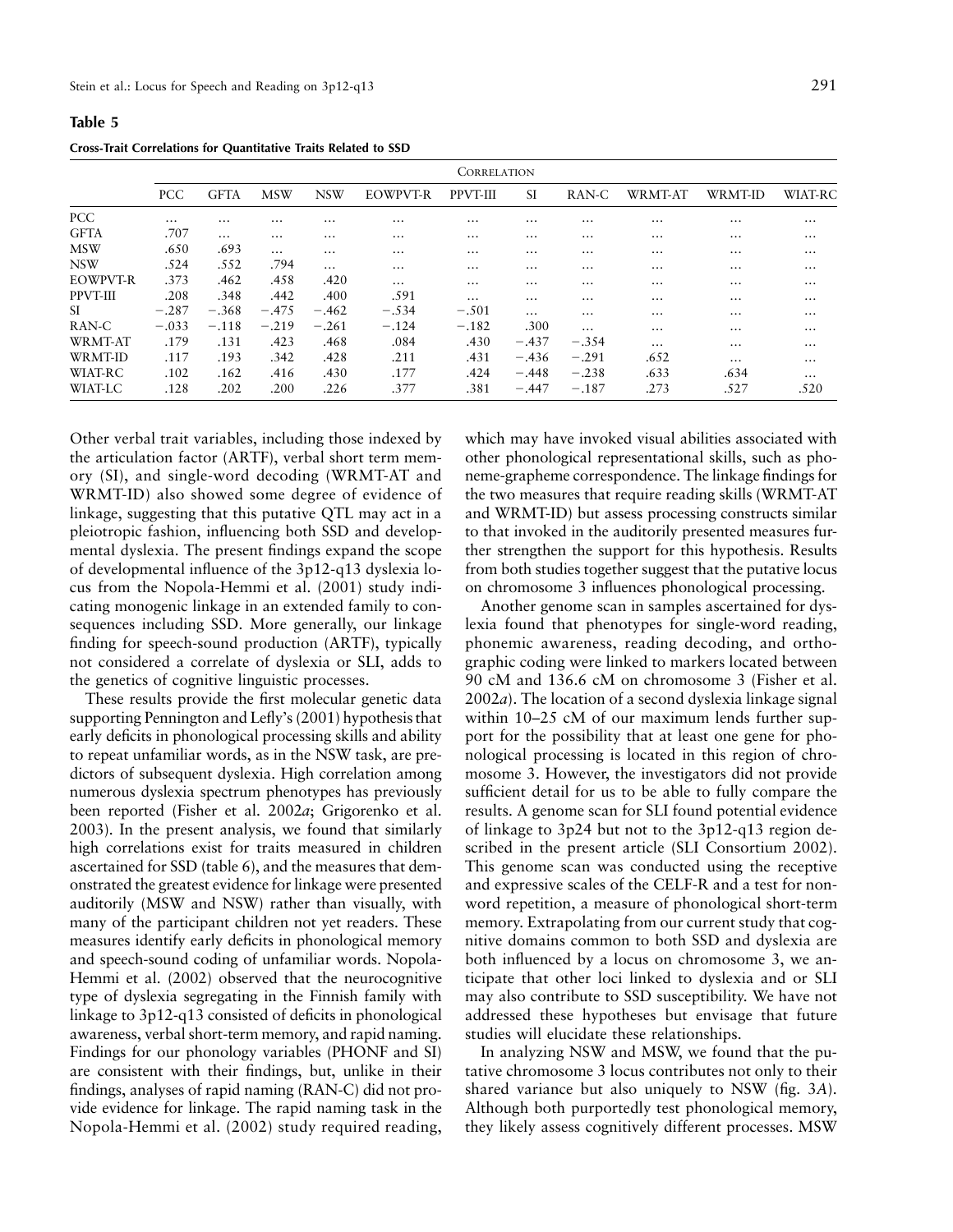

**Figure 2** Results of the model-free linkage analyses for the phonology, articulation, and vocabulary factors, plotted as pP = log10(asymptotic *P* value) on the *Y*-axis against genetic distance (in cM) on the *X*-axis.

uses words that may be in the subject's lexicon, possibly relying on long-term memory. In contrast, NSW uses novel stimuli, which makes it a less confounded and possibly more sensitive test of phonological working memory. ARTF also shows suggestive linkage to this region (fig. 2), and its component traits, GFTA and PCC, are highly correlated with NSW and MSW (table 5). The GFTA measures the articulation of consonant sounds in familiar single words, and the PCC measures the articulation of consonant sounds in spontaneous conversational speech. Although both the GFTA and PCC assess articulation, they also invoke phonological memory, because the child is required to code information phonologically for temporary storage in shortterm memory while performing each task. Finally, vocabulary measures (PPVT-III and EOWPVT-R) were included in the study to detect comorbid language impairment (LI). Vocabulary scores emerged as a significant factor in our analyses, possibly because of the high rate of comorbid LI in our sample (∼50%). Another explanation may be found in the emerging literature on the relationship between speech-sound development and vocabulary (Walley and Metsala 1990; Metsala 1997). Phonological information in long-term memory may play an active role in recall of short-term memory (Roodenrys et al. 2002). Thus, lexical familiarity may influence articulation accuracy. For example, children may repeat real multisyllabic words more accurately than nonsense words, because real words may be as-

sociated with phonological information stored in longterm memory. Thus, as with many cognitive test batteries, a single task relies on an array of neural processes.

The original article by Nopola-Hemmi et al. (2001) identified a core haplotype extending from D3S3049 to D3S1291 (spanning 16 markers over 41 cM), which was shared by 19 of 21 affected family members. Our evidence for linkage is strongest in this same region and is consistent for several of the traits analyzed. Using a simple method, we have identified sibs that are the

#### **Table 6**

# **Linkage Analysis Results for Traits with Nominal Significance**

|                                  | P VALUE FROM<br>Method         |       |  |  |  |  |  |
|----------------------------------|--------------------------------|-------|--|--|--|--|--|
| <b>TRAIT AND</b><br>MARKER       | Original<br>Haseman-<br>Elston | W4    |  |  |  |  |  |
| WRMT-AT:                         |                                |       |  |  |  |  |  |
| D <sub>3</sub> S <sub>1595</sub> | .046                           | .0054 |  |  |  |  |  |
| WRMT-ID:                         |                                |       |  |  |  |  |  |
| D <sub>3</sub> S <sub>2465</sub> | .069                           | .0040 |  |  |  |  |  |
| WIAT-LC:                         |                                |       |  |  |  |  |  |
| D <sub>3</sub> S <sub>2406</sub> | .022                           | .110  |  |  |  |  |  |
| D <sub>3</sub> S <sub>2460</sub> | .0008                          | .003  |  |  |  |  |  |
| SI:                              |                                |       |  |  |  |  |  |
| D <sub>3</sub> S <sub>1595</sub> | .028                           | .017  |  |  |  |  |  |
| D <sub>3</sub> S <sub>2454</sub> | .064                           | .006  |  |  |  |  |  |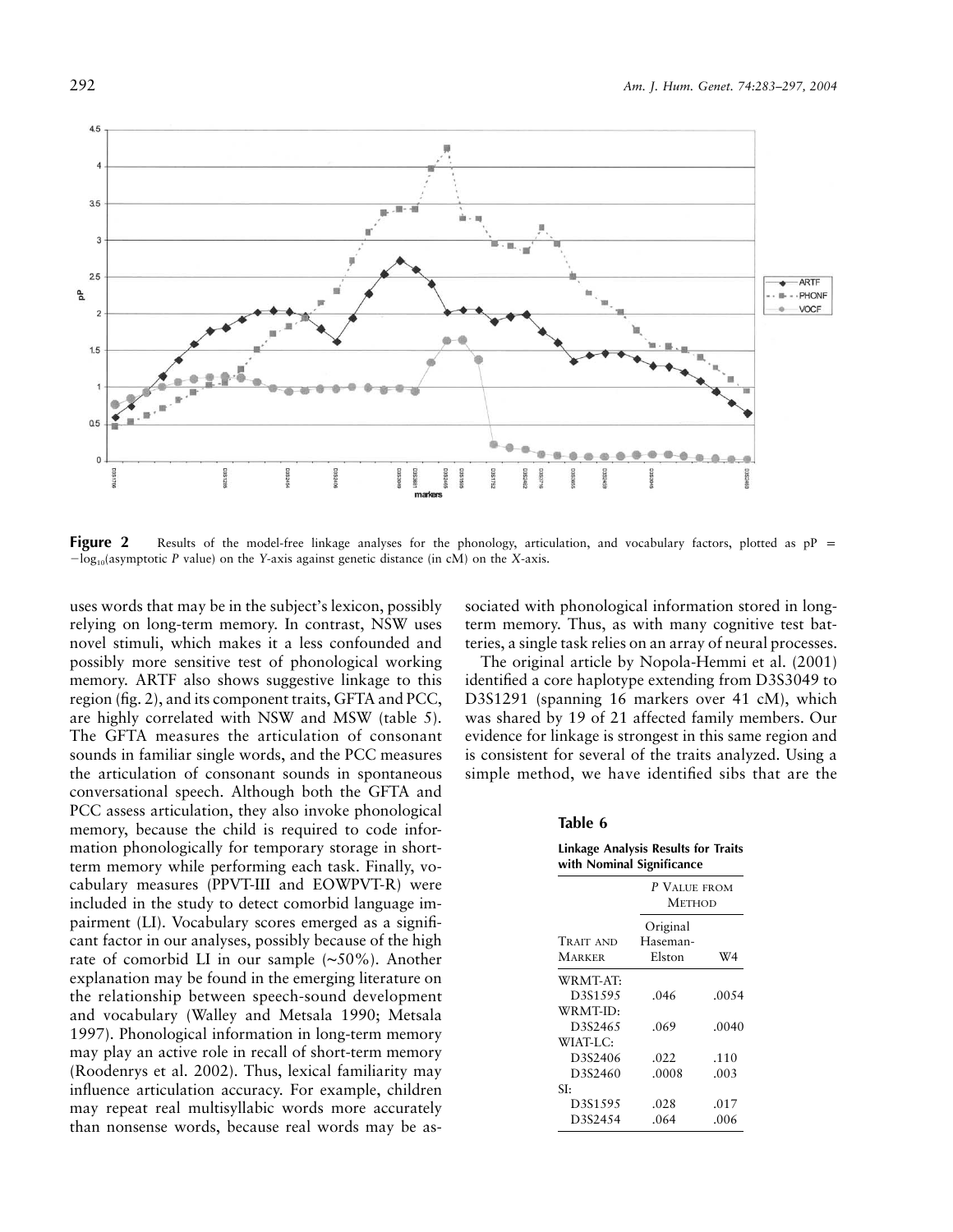

**Figure 3** *A,* Decomposition of the phonology factor into its component traits, multisyllabic word repetition and nonsense-word repetition. The linkage results for the phonology factor and the two component tests, NSW and MSW, are plotted as  $pP = -log_{10}($ asymptotic *P* value) on the *Y*-axis against genetic distance (in cM) on the *X*-axis. *B,* Comparison of linkage results for NSW and MSW after removal of sib pairs contributing to linkage based on IBD sharing for marker D3S2465.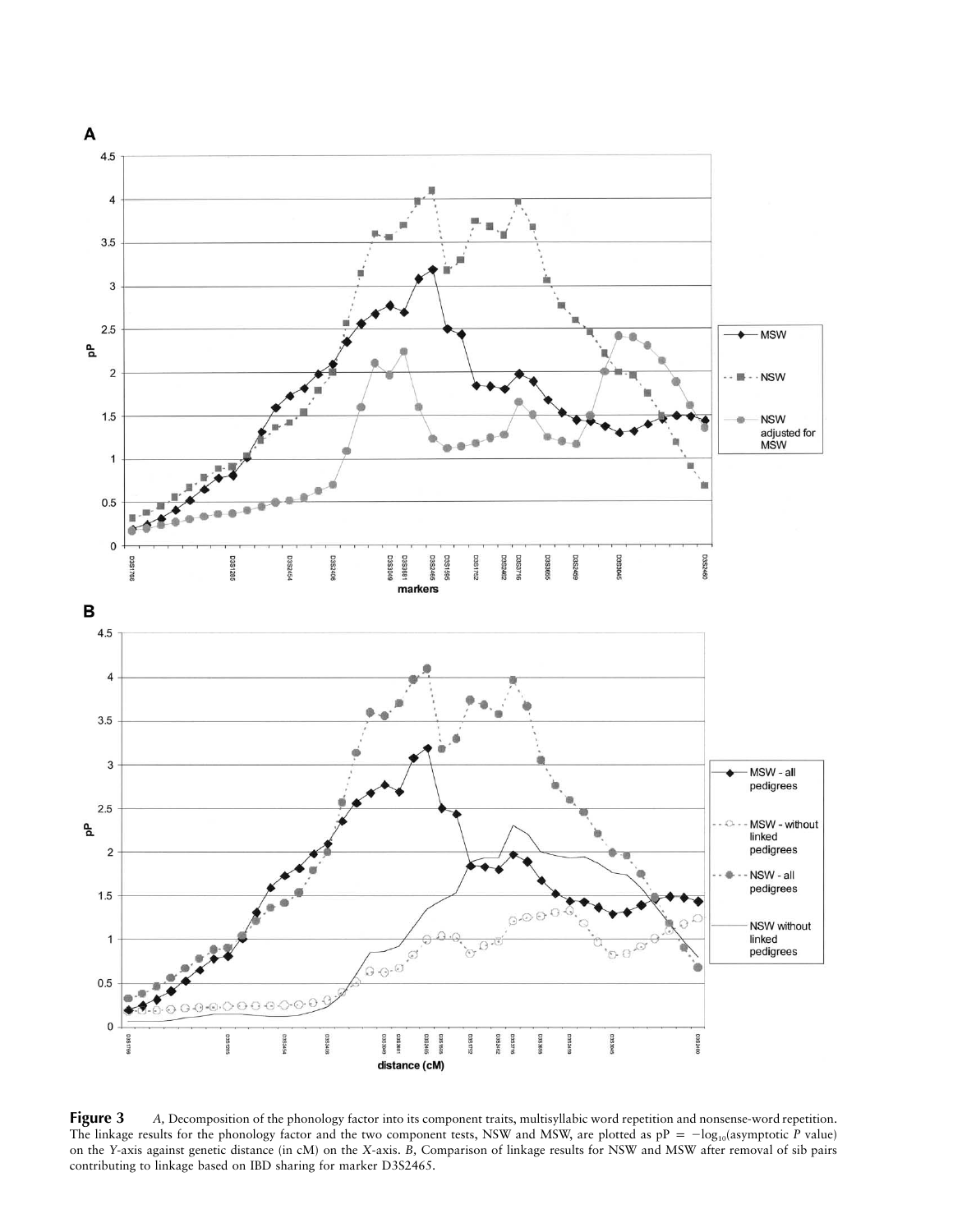|                                                                                                                                                                   | = maternal chromosomes shared                                                                              |                                                                                                       |                                                                                                            |                                                                                                       |                                                                                                                 |                                                                                                                 | = paternal chromosomes shared                                                                                          |                                                                                                                 |                                                                                                       |                                                                                                       |                                                                                                       |                                                                                                       |                                                                                                             |                                                                                                       |                                                                                                             |                                                                                                       |
|-------------------------------------------------------------------------------------------------------------------------------------------------------------------|------------------------------------------------------------------------------------------------------------|-------------------------------------------------------------------------------------------------------|------------------------------------------------------------------------------------------------------------|-------------------------------------------------------------------------------------------------------|-----------------------------------------------------------------------------------------------------------------|-----------------------------------------------------------------------------------------------------------------|------------------------------------------------------------------------------------------------------------------------|-----------------------------------------------------------------------------------------------------------------|-------------------------------------------------------------------------------------------------------|-------------------------------------------------------------------------------------------------------|-------------------------------------------------------------------------------------------------------|-------------------------------------------------------------------------------------------------------|-------------------------------------------------------------------------------------------------------------|-------------------------------------------------------------------------------------------------------|-------------------------------------------------------------------------------------------------------------|-------------------------------------------------------------------------------------------------------|
|                                                                                                                                                                   | <b>FAMILY 5</b>                                                                                            |                                                                                                       |                                                                                                            |                                                                                                       | <b>FAMILY 29</b>                                                                                                | <b>FAMILY 67</b>                                                                                                |                                                                                                                        |                                                                                                                 |                                                                                                       | <b>FAMILY 8021</b>                                                                                    |                                                                                                       |                                                                                                       |                                                                                                             |                                                                                                       |                                                                                                             |                                                                                                       |
|                                                                                                                                                                   |                                                                                                            | sib <sub>1</sub>                                                                                      |                                                                                                            | sib <sub>2</sub>                                                                                      |                                                                                                                 | sib <sub>1</sub>                                                                                                |                                                                                                                        | sib <sub>2</sub>                                                                                                |                                                                                                       | sib <sub>1</sub>                                                                                      |                                                                                                       | sib <sub>2</sub>                                                                                      |                                                                                                             | sib <sub>1</sub>                                                                                      |                                                                                                             | sib <sub>2</sub>                                                                                      |
| D3S1766<br>D3S1285<br>D3S2454<br>D3S2406<br>D3S3681<br>D3S3049<br>D3S2465<br>D3S1595<br>D3S1752<br>D3S2462<br>D3S3716<br>D3S3655<br>D3S2459<br>D3S3045<br>D3S2460 | 218<br>236<br>247<br>304<br>241<br>184<br>328<br>306<br>201<br>238<br>236<br>199<br>200<br>195<br>161      | 218<br>236<br>247<br>324<br>241<br>180<br>332<br>306<br>180<br>248<br>232<br>197<br>188<br>175<br>161 | 218<br>236<br>247<br>304<br>241<br>184<br>328<br>306<br>201<br>238<br>236<br>199<br>200<br>195<br>161      | 218<br>236<br>247<br>324<br>241<br>180<br>332<br>306<br>180<br>248<br>332<br>197<br>188<br>175<br>153 | 222<br>NI<br>253<br>ΝI<br>209<br>184<br><b>NI</b><br>300<br>192<br>242<br><b>NI</b><br>197<br>188<br>175<br>157 | 218<br>NI<br>247<br>ΝI<br>237<br>184<br><b>NI</b><br>302<br>192<br>242<br><b>NI</b><br>199<br>172<br>191<br>157 | 222<br>ΝI<br>253<br><b>NI</b><br>209<br>184<br><b>NI</b><br>300<br>192<br>242<br><b>NI</b><br>197<br>188<br>175<br>157 | 222<br>NI<br>247<br>NI<br>237<br>184<br><b>NI</b><br>302<br>192<br>242<br><b>NI</b><br>199<br>172<br>191<br>157 | 218<br>230<br>253<br>332<br>243<br>180<br>320<br>312<br>192<br>244<br>230<br>199<br>184<br>191<br>157 | 214<br>236<br>245<br>332<br>241<br>184<br>364<br>300<br>201<br>236<br>232<br>207<br>188<br>191<br>157 | 218<br>236<br>245<br>308<br>241<br>180<br>320<br>312<br>192<br>244<br>230<br>199<br>184<br>191<br>157 | 214<br>236<br>245<br>332<br>241<br>184<br>364<br>300<br>201<br>236<br>232<br>207<br>188<br>191<br>157 | 226<br>230<br>245<br>336<br>237<br>180<br><b>NI</b><br>308<br>192<br>244<br>230<br>197<br>204<br>195<br>153 | 222<br>232<br>245<br>324<br>241<br>168<br>320<br>302<br>201<br>240<br>232<br>195<br>188<br>203<br>157 | 218<br>230<br>245<br>336<br>237<br>180<br><b>NI</b><br>308<br>192<br>244<br>230<br>197<br>204<br>195<br>153 | 222<br>232<br>245<br>324<br>241<br>168<br>320<br>302<br>201<br>240<br>232<br>195<br>188<br>203<br>159 |
|                                                                                                                                                                   |                                                                                                            |                                                                                                       |                                                                                                            | FAMILY 133                                                                                            |                                                                                                                 |                                                                                                                 |                                                                                                                        |                                                                                                                 | FAMILY 141                                                                                            |                                                                                                       |                                                                                                       |                                                                                                       |                                                                                                             |                                                                                                       | <b>FAMILY 8032</b>                                                                                          |                                                                                                       |
|                                                                                                                                                                   |                                                                                                            | sib <sub>1</sub>                                                                                      |                                                                                                            | sib <sub>2</sub>                                                                                      |                                                                                                                 | sib <sub>3</sub>                                                                                                |                                                                                                                        | sib <sub>1</sub>                                                                                                |                                                                                                       | sib <sub>2</sub>                                                                                      |                                                                                                       | sib <sub>3</sub>                                                                                      |                                                                                                             | sib <sub>1</sub>                                                                                      |                                                                                                             | sib <sub>2</sub>                                                                                      |
| D3S1766<br>D3S1285<br>D3S2454<br>D3S2406<br>D3S3681<br>D3S3049<br>D3S2465<br>D3S1595<br>D3S1752<br>D3S2462<br>D3S3716<br>D3S3655<br>D3S2459<br>D3S3045            | 226<br>234<br>251<br>324<br>209<br>172<br><b>NI</b><br><b>NI</b><br>204<br>238<br>236<br>197<br>192<br>187 | 214<br>230<br>247<br>332<br>209<br>180<br><b>NI</b><br>304<br>198<br>250<br>232<br>193<br>192<br>195  | 222<br>234<br>251<br>324<br>209<br>172<br><b>NI</b><br><b>NI</b><br>204<br>238<br>236<br>197<br>192<br>187 | 214<br>230<br>247<br>332<br>209<br>180<br><b>NI</b><br>304<br>198<br>250<br>232<br>193<br>192<br>195  | 222<br>236<br>247<br>320<br>209<br>172<br>NI<br>NI<br>204<br>238<br>236<br>197<br>192<br>187                    | 214<br>230<br>247<br>332<br>209<br>180<br><b>NI</b><br>304<br>198<br>250<br>232<br>195<br>192<br>195            | 214<br>238<br>255<br>336<br>241<br>180<br>332<br>300<br>180<br>244<br>234<br>199<br>184<br>187                         | 214<br>236<br>247<br>332<br>225<br>180<br>352<br>308<br>201<br>238<br>236<br>195<br>188<br>195                  | 214<br>238<br>255<br>336<br>241<br>180<br>332<br>300<br>180<br>244<br>234<br>199<br>184<br>187        | 222<br>236<br>247<br>332<br>225<br>180<br>352<br>308<br>201<br>238<br>236<br>195<br>188<br>195        | 214<br>238<br>255<br>336<br>241<br>180<br>332<br>300<br>180<br>244<br>234<br>199<br>184<br>187        | 214<br>236<br>247<br>332<br>225<br>180<br>352<br>308<br>201<br>238<br>236<br>195<br>188<br>195        | 218<br>236<br>251<br>344<br>241<br>180<br>320<br>304<br>198<br>238<br>230<br>199<br><b>NI</b><br>191        | 214<br>236<br>251<br>316<br>241<br>180<br>328<br>304<br>192<br>240<br>230<br>199<br><b>NI</b><br>191  | 218<br>236<br>231<br>344<br>241<br>180<br>320<br>304<br>198<br>238<br>230<br>199<br><b>NI</b><br>191        | 222<br>234<br>251<br>308<br>241<br>180<br>328<br>304<br>192<br>240<br>230<br>199<br><b>NI</b><br>191  |

**Figure 4** Shared haplotype blocks in sibling pairs who have concordantly low values for MSW and NSW and who are linked on the basis of expression (1). "NI" refers to genotypes that were not informative for resolving phase.

source of our linkage signal and have examined the extent of haplotype sharing in these sibs. Our region of sharing overlaps with the conserved haplotype identified in the Nopola-Hemmi et al. (2001) article. In contrast to their results, however, both our haplotype analyses and our variance components analysis suggest a recessive or additive mode of inheritance for SSD.

To fully comprehend the biological basis of a multifactorial phenotype such as SSD, any binary classification, which is likely a function of multiple quantitative traits (Risch 2000), is probably too broad to adequately dissect the phenotypic overlap. Further, the lack of consensus on the etiological basis for SSD and its comorbidity with language and reading disorders makes the use of a standard qualitative affection phenotype less reliable. In contrast, well-chosen quantitative traits may be more closely tied to gene expression and therefore biologically more informative compared with the sensitivity of a clinical diagnosis or a threshold scale (Rice et al. 2001; Shriberg 1993). This approach also reduces misclassification

of individuals into incorrect categories (Elston 1979). Moreover, as was done in the present analyses, utilizing appropriate quantitative traits for complex disorders may increase power to detect linkage (Duggirala et al. 1997) and may illustrate common quantitative QTLs that underlie these related disorders. Use of severity indices for gene mapping has been successful for dyslexia (Cardon et al. 1994, 1995; Grigorenko et al. 1997, 2003; Fisher and DeFries 2002; Fisher et al. 2002*a*; Kaminen et al. 2003; Marlow et al. 2003), as well as for other related traits such as specific language impairment (SLI Consortium 2002) and attention-deficit/hyperactivity disorder (Fisher et al. 2002*b*).

As pointed out by Fisher and DeFries (2002), interpretation of univariate QTL mapping data like that reported for the present study is challenging. In this study, we found at least nominal evidence of linkage to a region on chromosome 3 for about half of the SSD traits that we examined. Although we cannot say with certainty that this chromosomal region specifically affects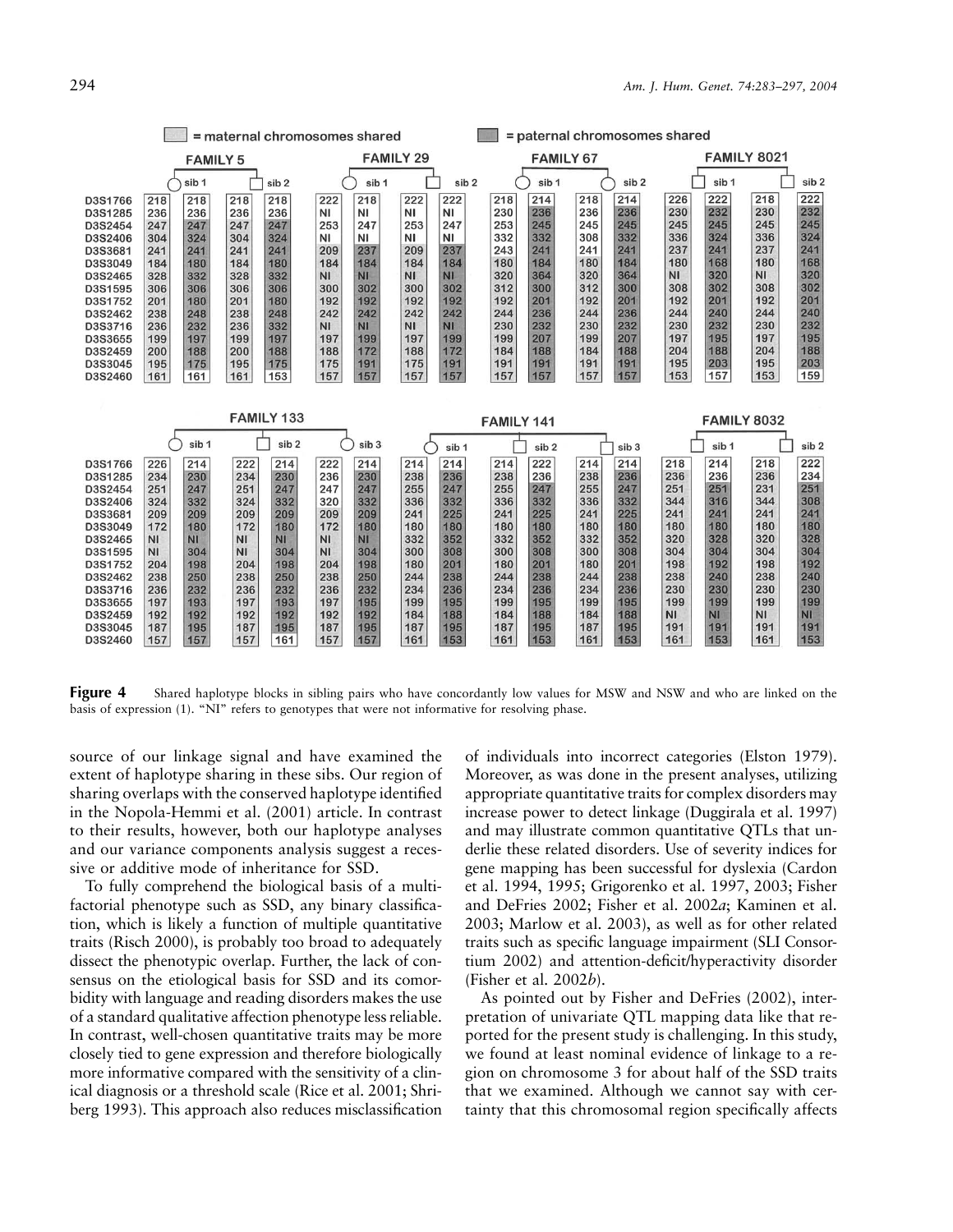deficits common to both SSD and developmental dyslexia, the reports reviewed and findings from the present results support that conclusion. Further, our linkage analysis suggests that this locus on chromosome 3 affects a core domain of SSD, articulation, which, to our knowledge, we are the first to examine. Since our variables for phonological memory (NSW/MSW) are correlated with the articulation measures (see table 5), we are unable to specify whether the linkage with the ARTF factor is due to articulation alone. We are in the process of testing a larger sample and plan to use multivariate linkage analysis (cf. Marlow et al. 2003; Stein et al. 2003) to address this issue. Our data also cannot be used to distinguish between the presence of one or two genes in this region. A similar pattern was seen in another quantitative trait analysis of dyslexia (Grigorenko et al. 2003). Because we have a moderately sized sample, we may not have the statistical power to resolve accurately a single versus multiple QTL model (Cordell 2001). Such information awaits a multivariate analysis of an independent sample.

Lastly, we acknowledge that additional loci with larger effect sizes associated with the domains depicted in figure 1 can be identified through genomewide scanning of this cohort. We are in the process of assembling a larger cohort, so that we can undertake this task. Because our focus is on speech-sound production, we are especially interested in identifying loci that would not ordinarily be identified through scans for dyslexia and SLI.

# **Acknowledgments**

This study was supported by U. S. Public Health National Institute on Deafness and Other Communication Disorders research grants NIDCD DC00528 and DC-004005, National Institute of General Medical Sciences grant GM 28656, and National Heart, Lung, and Blood Institute training grant HL 07567. The results of this study were obtained by using the program package S.A.G.E., release 4.4, which is supported by U. S. Public Health Resource Grant RR03655 from the National Center for Research Resources. We are grateful to the families who participated in this research. We would also like to thank Mrs. Paula Wedig, who rendered technical assistance on the manuscript. Finally, we would like to thank the anonymous reviewers for suggestions they made on the content of this article.

# **References**

- Abecasis G, Cherny S, Cookson W, Cardon L (2002) Merlin rapid analysis of dense genetic maps using sparse gene flow trees. Nat Genet 30:97–101
- Aram DM, Hall NC (1989) Longitudinal follow-up of children with preschool communication disorders: treatment implications. School Psych Rev 18:487–501
- Bishop D, Adams C (1990) A prospective study of the relationship between specific language impairment, phonological disorders, and reading retardation. J Child Psychol Psychiatry 31:1027–1050
- Bishop D, North T, Donlan C (1996) Nonword repetition as a behavioural marker for inherited language impairment: evidence from a twin study. J Child Psychol Psychiatry 37: 391–403
- Cardon L, Smith S, Fulker D, Kimberling W, Pennington B, DeFries J (1994) Quantitative trait locus for reading disability on chromosome 6. Science 266:276–279
- $-$  (1995) Quantitative trait locus for reading disability: correction. Science 268:1553
- Catts H (1986) Speech production/phonological deficits in reading disordered children. J Learn Disabil 19:504–508
- Cordell H (2001) Sample size requirements to control for stochastic variation in magnitude and location of allele-sharing linkage statistics in affected sibling pairs. Ann Hum Genet 65:491–502
- Denckla M, Cutting L (1999) History and significance of rapid auditory naming. Ann Dyslexia 49:29–42
- Denckla M, Rudel R (1976) Rapid "automatized" naming (R.A.N.): dyslexia differentiated from other learning disabilities. Neuropsychologia 14:471–479
- Duggirala R, Williams J, Williams-Blangero S, Blangero J (1997) A variance components approach to dichotomous trait linkage analysis using a threshold model. Genet Epidemiol 14:987–992
- Dunn L, Dunn L (1997) Peabody picture vocabulary test–third edition. American Guidance Service, Circle Pines, MN
- Elston R (1979) Major locus analysis for quantitative traits. Am J Hum Genet 31:655–661
- Elston R, Buxbaum S, Jacobs K, Olson J (2000) Haseman and Elston revisited. Genet Epidemiol 19:1–17
- Fagerheim T, Raeymaekers P, Tonnessen FE, Pedersen M, Tranebjaerg L, Lubs HA (1999) A new gene (DYX3) for dyslexia is located on chromosome 2. J Med Genet 36: 664– 669
- Felsenfeld S, McGue M, Broen P (1995) Familial aggregation of phonological disorders: results from a 28 year follow-up. J Speech Hear Res 38:1091–1107
- Fisher S, DeFries J (2002) Developmental dyslexia: genetic dissection of a complex cognitive trait. Nat Rev Neurosci 3: 767–780
- Fisher S, Francks C, Marlow A, MacPhie I, Newbury D, Cardon L, Ishikawa-Brush Y, Richardson AJ, Talcott JB, Gayan J, Olson RK, Pennington BF, Smith SD, Stein JF, Monaco AP (2002*a*) Independent genome-wide scans identify a chromosome 18 quantitative-trait locus influencing dyslexia. Nat Genet 30:86–91
- Fisher S, Francks C, McCracken J, McGough J, Marlow A, MacPhie I, Newbury D, Crawford LR, Palmer CGS, Woodward JA, Del'Homme M, Cantwell DP, Nelson DP, Monaco AP, Smalley SL (2002*b*) A genomewide scan for loci involved in attention-deficit/hyperactivity disorder. Am J Hum Genet 70:1183–1196
- Fisher SE, Marlow AJ, Lamb J, Maestrini E, Williams DF, Richardson AJ, Weeks DE, Stein JF, Monaco AP (1999) A quantitative-trait locus on chromosome 6p influences dif-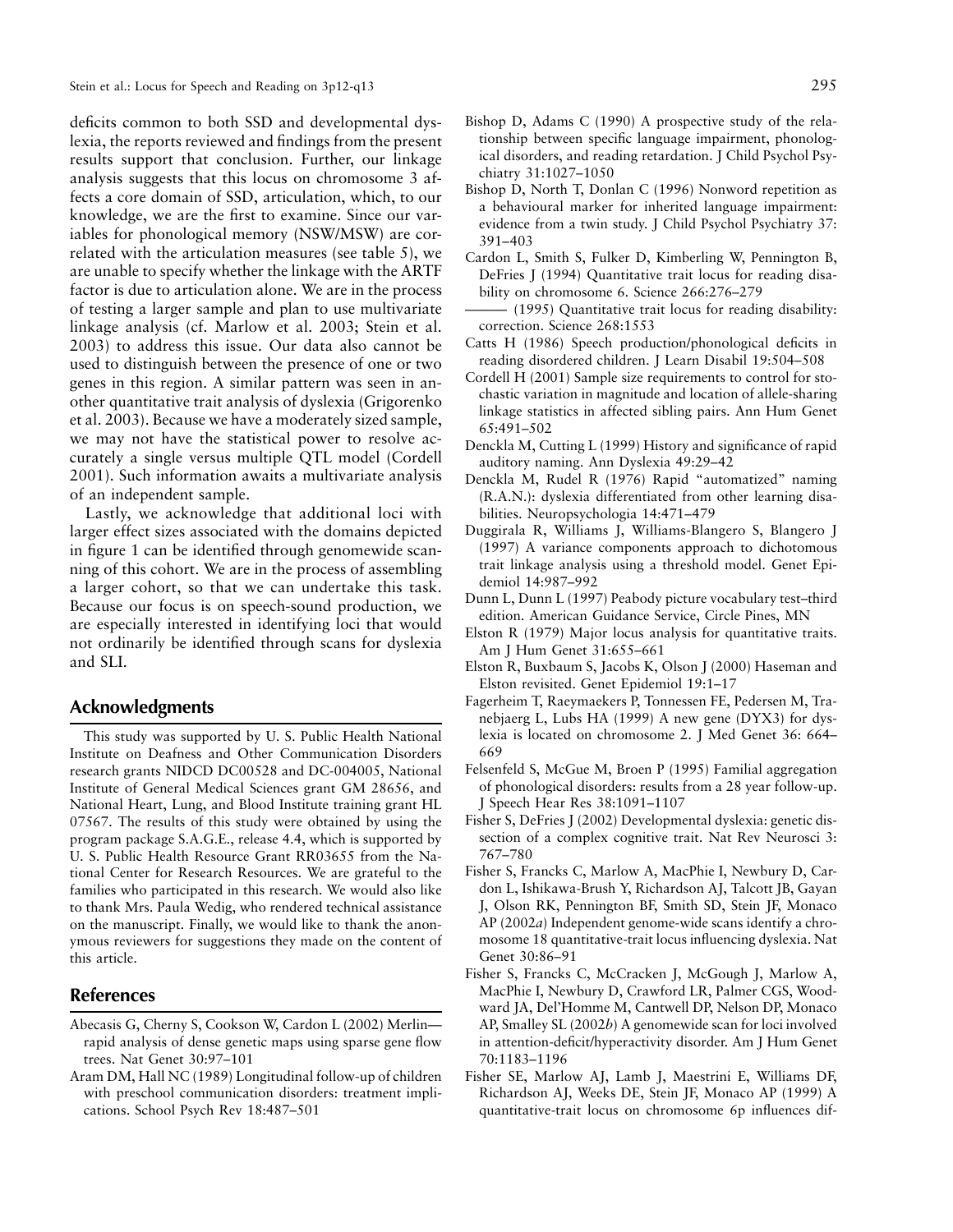ferent aspects of developmental dyslexia. Am J Hum Genet 64:146–156

- Fisher SE, Vargha-Khadem F, Watkins KE, Monaco AP, Pembrey ME (1998) Localisation of a gene implicated in a severe speech and language disorder. Nat Genet 18:168–170
- Francks C, Fisher SE, Olson RK, Pennington BF, Smith SD, DeFries JC, Monaco A (2002) Fine mapping of the chromosome 2p12-16 dyslexia susceptibility locus: quantitative association analysis and positional candidate genes SEMA4F and OTX1. Psychiatr Genet 12:35–41
- Gardner M (1990) Expressive one word picture vocabulary test–revised. Academic Therapy Publications, Novato, CA
- Gayan J, Smith S, Cherny S, Cardon L, Fulker D, Brower A, Olson R, Pennington BF, DeFries JC (1999) Quantitativetrait locus for specific language and reading deficits on chromosome 6p. Am J Hum Genet 64:157–164
- Goldman R, Fristoe M (1986) The Goldman-Fristoe test of articulation. American Guidance Service, Circle Pines, MN
- Grigorenko E, Wood F, Golovyan L, Meyer M, Romano C, Pauls D (2003) Continuing the search for dyslexia genes on 6p. Am J Med Genet 118B:89–98
- Grigorenko E, Wood F, Meyer M, Hart L, Speed W, Shuster A, Pauls D (1997) Susceptibility loci for distinct components of developmental dyslexia on chromosome 6 and 15. Am J Hum Genet 60:27–39
- Grigorenko EL, Wood FB, Meyer MS, Pauls JE, Hart LA, Pauls DL (2001) Linkage studies suggest a possible locus for developmental dyslexia on chromosome 1p. Am J Med Genet 105: 120–129
- Haseman J, Elston R (1972) The investigation of linkage between a quantitative trait and a marker locus. Behav Genet 2:3–19
- Hollingshead A (1975) Four factor index of social class. Report #06520, Department of Sociology, Yale University, New Haven, CT
- Kamhi A, Catts H (1986) Toward an understanding of developmental language disorders and reading disorders. J Speech Hear Disord 51:337–347
- Kaminen N, Hannula-Jouppi K, Kestila M, Lahermo P, Muller K, Kaaranen M, Myllyluoma B, Voutilainen A, Lyytinen H, Nopola-Hemmi J, Kere J (2003) A genome scan for developmental dyslexia confirms linkage to chromosome 2p11 and suggests a new locus on 7q32. J Med Genet 40:340– 345
- Kaplan DE, Gayan J, Ahn J, Won TW, Pauls D, Olson RK, DeFries JC, Wood F, Pennington BF, Page GP, Smith SD, Gruen JR (2002) Evidence for linkage and association with reading ability on 6p21.3-22. Am J Hum Genet 70: 1287– 1298
- Khan L, Lewis N (1986) Khan-Lewis phonological analysis. American Guidance Service, Circle Pines, MN
- Lander E, Kruglyak L (1995) Genetic dissection of complex traits: guidelines for interpreting and reporting linkage results. Nat Genet 11:241–247
- Lewis B (1992) Pedigree analysis of children with phonology disorders. J Learn Disabil 25:586–597
- Lewis B, Cox N, Byard P (1993) Segregation analysis of speech and language disorders. Behav Genet 23:291–297
- Lewis B, Ekelman B, Aram D (1989) A familial study of severe phonological disorders. J Speech Hear Res 32:713–724
- Lewis B, Freebairn L (1998) Speech production skills of nuclear family members of children with phonology disorders. Lang Speech 41:45–61
- Lewis B, Freebairn L, Taylor H (2000) Follow-up of children with early expressive phonology disorders. J Learn Disabil 33:433–444
- Lewis B, Thompson L (1992) A study of developmental speech and language disorders in twins. J Speech Hear Res 35: 1086–1094
- Marlow A, Fisher S, Francks C, MacPhie I, Cherny S, Richardson A, Talcott J, Stein JF, Monaco AP, Cardon LR (2003) Use of multivariate linkage analysis for dissection of a complex trait. Am J Hum Genet 72:561–570
- Menyuk P, Chesnick M, Liebergott J, Korngold B, D'Agostino R, Belanger A (1991) Predicting reading problems in at-risk children. J Speech Hear Res 34:893–903
- Metsala JL (1997) An examination of word frequency and neighborhood density on development of spoken-word recognition. Mem Cognit 25:47–56
- Newcomer P, Hammill D (1988) Test of language development–primary, second edition. Pro-Ed, Austin, TX
- Nopola-Hemmi J, Myllyluoma B, Haltia T, Taipale M, Ollikainen V, Ahonen T, Voutilainen A, Kere J, Widen E (2001) A dominant gene for developmental dyslexia on chromosome 3. J Med Genet 38:658–664
- Nopola-Hemmi J, Myllyluoma B, Voutilainen A, Leinonen S, Kere J, Ahonen T (2002) Familial dyslexia: neurocognitive and genetic correlation in a large Finnish family. Dev Med Child Neurol 44:580–586
- Nothen MM, Schulte-Korne G, Grimm T, Chichon S, Vogt IR, Muller-Myhsok B, Propping P, Remschmidt H (1999) Genetic linkage analysis with dyslexia: evidence for linkage of spelling disability to chromosome 15. Eur Child Adolesc Psychiatry 8:56–59
- Pennington B, Lefly D (2001) Early reading development in children at family risk for dyslexia. Child Dev 72:816–833
- Petryshen TL, Kaplan BJ, Fu Liu M, de French NS, Tobias R, Hughes ML, Field LL (2001) Evidence for a susceptibility locus on chromosome 6q influencing phonological coding dyslexia. Am J Med Genet 105:507–517
- Petryshen TL, Kaplan BJ, Hughes ML, Tzenova J, Field LL (2002) Supportive evidence for the DYX3 dyslexia susceptibility gene in Canadian families. J Med Genet 39:125–126
- Rabin M, Wen XL, Hepburn M, Lubs HA, Feldman E, Duara R (1993) Suggestive linkage of developmental dyslexia to chromosome 1p34-p36. Lancet 342:178
- Raitano NA, Pennington BF, Tunick RA, Boada R, Shriberg LD. Pre-literacy skills of subgroups of children with speech sound disorders. J Child Psychol Psychiatr (in press)
- Rice J, Saccone N, Rasmussen E (2001) Definition of the phenotype. Adv Genet 42:69–76
- Risch N (2000) Searching for genetic determinants in the new millennium. Nature 405:847–856
- Robbins J, Klee T (1987) Clinical assessment of oropharyngeal motor development in young children. J Speech Hear Disord 52:271–277
- Roodenrys S, Hulme C, Lethbridge A, Hinton M, Nimmo LM (2002) Word-frequency and phonological-neighborhood effects on verbal short-term memory. J Exp Psychol Learn Mem Cogn 28:1019–1034